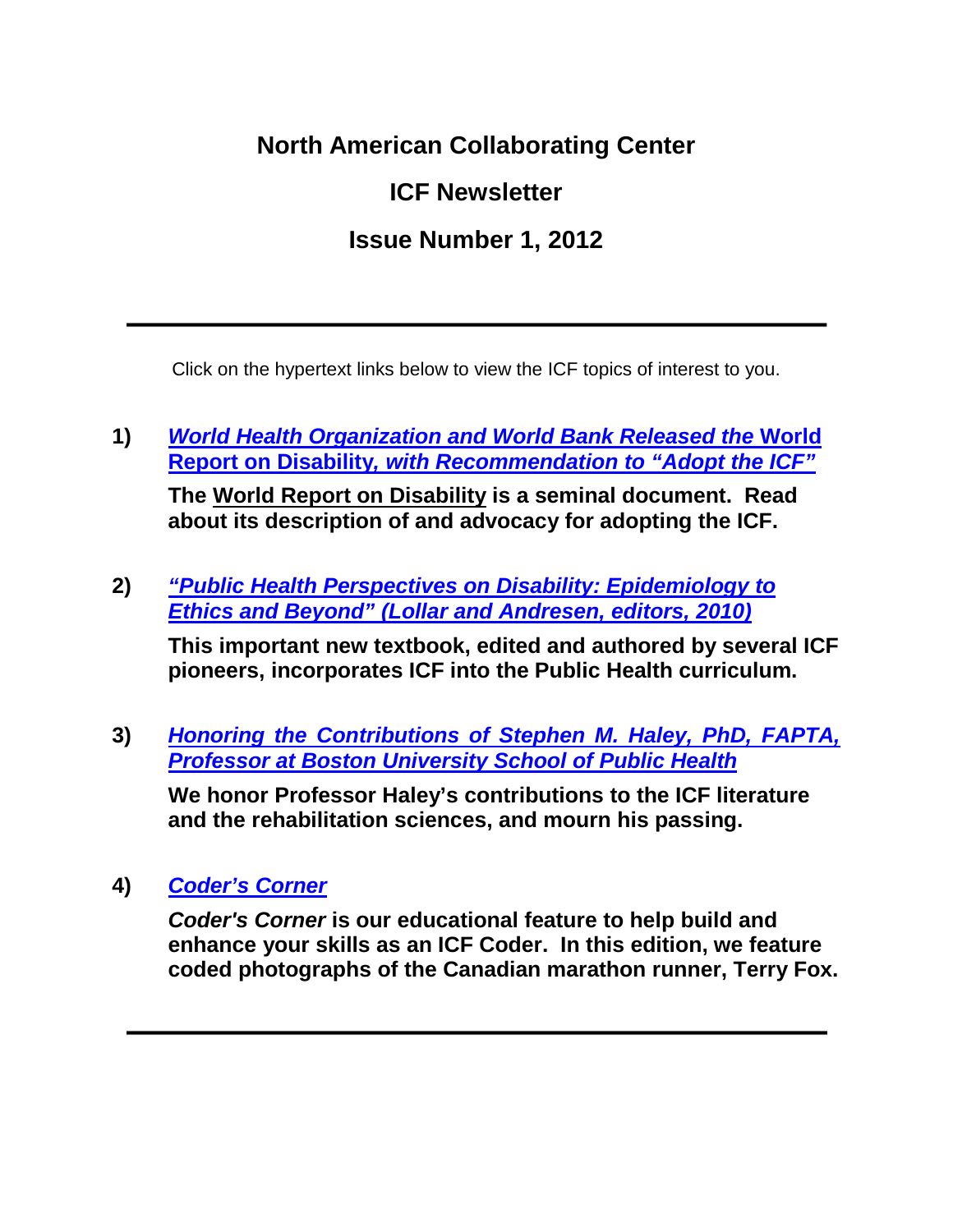<span id="page-1-0"></span>**1)** *World Health Organization and World Bank Released the* **World Report on Disability***, with Recommendation to "Adopt the ICF"* **The World Report on Disability is a seminal document. Read about its description of and advocacy for adopting the ICF.**



Readers of this ICF Newsletter will want to take stock of the new [World Report on Disability,](http://www.who.int/disabilities/world_report/2011/en/index.html) released in June, 2011 by the World Health Organization (WHO) and the World Bank.

The World Report includes many references to the ICF, particularly in its Chapter 2, "Disability: A Global Picture." In fact, the World Report provides a straightforward recommendation: "Adopt the ICF."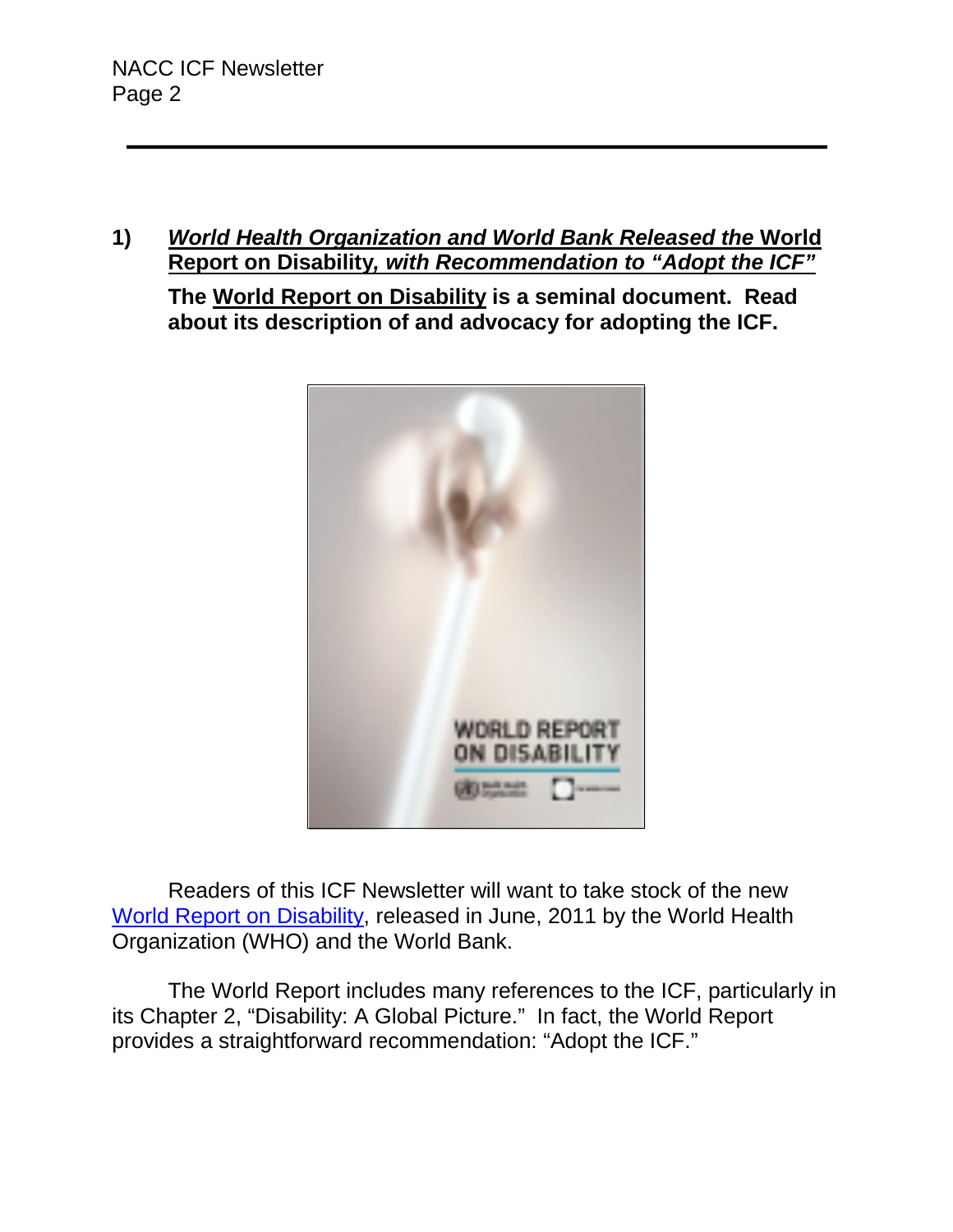The content of the World Report is vast: it is more than 350 pages long, and a world-class team of experts and editors from many countries and non-governmental organizations needed four years to prepare it.

This excerpt from the June 9, 2011 WHO-World Bank [Press Release](http://www.who.int/mediacentre/news/releases/2011/disabilities_20110609/en/index.html) summarizes the World Report nicely:

"WHO and the World Bank [that date] revealed new global estimates that more than one billion people experience some form of disability. They urged governments to step up efforts to enable access to mainstream services and to invest in specialized programmes to unlock the vast potential of people with disabilities. The first-ever *World Report on Disability* provides the first global estimates of persons with disabilities in 40 years and an overview of the status of disability in the world.

New research shows that almost one-fifth of the estimated global total of persons living with disabilities, or between 110- 190 million, encounter significant difficulties. The report stresses that few countries have adequate mechanisms in place to respond to the needs of people with disabilities. Barriers include stigma and discrimination, lack of adequate health care and rehabilitation services; and inaccessible transport, buildings and information and communication technologies. As a result, people with disabilities experience poorer health, lower educational achievements, fewer economic opportunities and higher rates of poverty than people without disabilities.

'Disability is part of the human condition,' says WHO Director-General Dr. Margaret Chan. 'Almost every one of us will be permanently or temporarily disabled at some point in life. We must do more to break the barriers which segregate people with disabilities, in many cases forcing them to the margins of society.'

'Addressing the health, education, employment, and other development needs of people living with disabilities is fundamental to achieving the Millennium Development Goals,'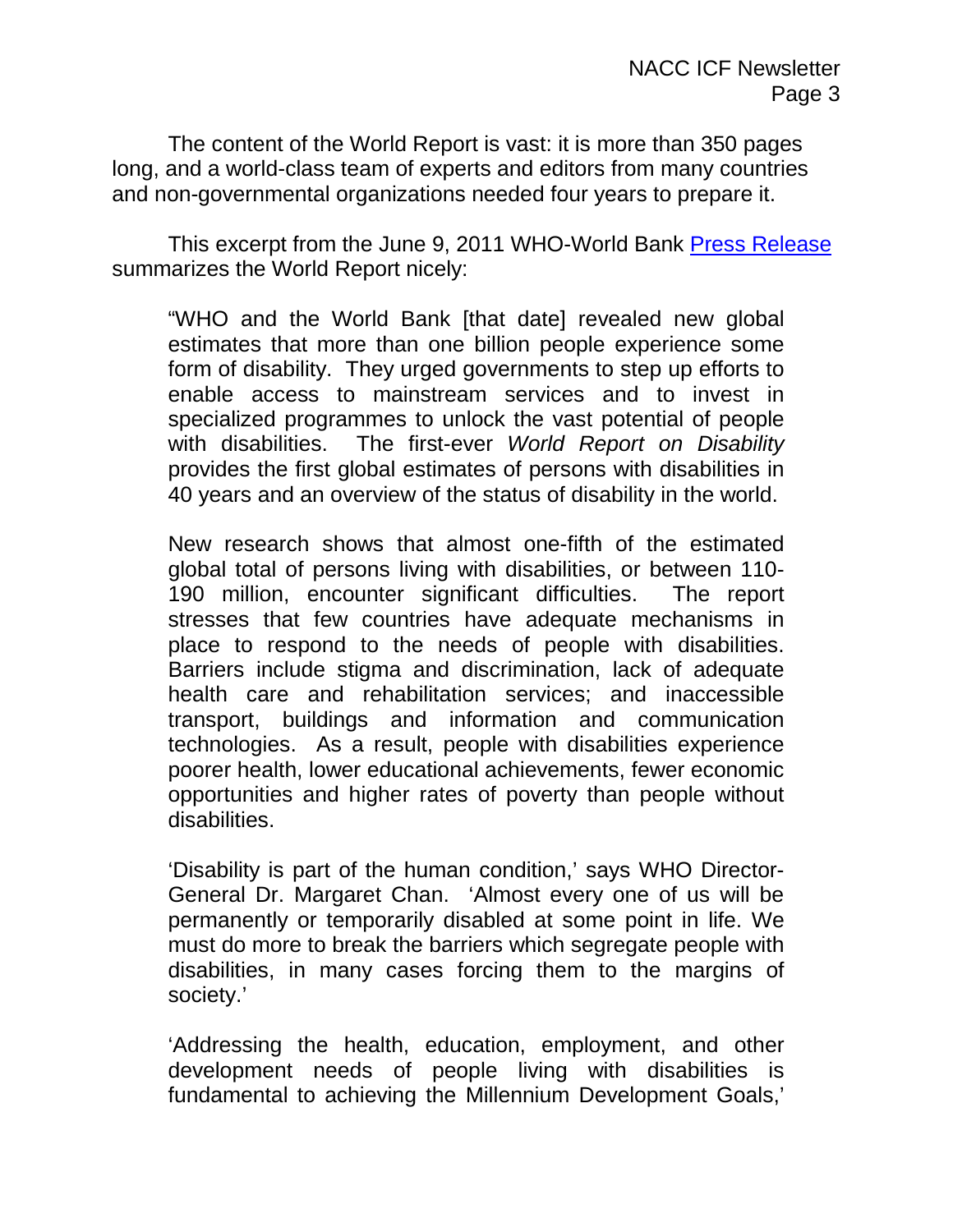> says Robert B. Zoellick, President of The World Bank Group. 'We need to help people with disabilities to gain equitable access to opportunities to participate and contribute to their communities. They have much to offer if given a fair chance to do so.'

> Welcoming the report, renowned theoretical physicist Professor Stephen Hawking said, 'We have a moral duty to remove the barriers to participation for people with disabilities, and to invest sufficient funding and expertise to unlock their vast potential. It is my hope this century will mark a turning point for inclusion of people with disabilities in the lives of their societies.'

> Nearly 150 countries and regional organizations have signed the Convention on the Rights of Persons with Disabilities (CRPD), and 100 have ratified it, committing them to removing barriers so that people with disabilities may participate fully in their societies. The *World Report on Disability*, developed with contributions from over 380 experts, will be a key resource for countries implementing the CRPD."

The key findings and recommendations within the World Report are thorough and robust. For example, the World Report recommends utilizing the short set of census questions developed by the Washington Group on Disability Statistics. Let's take a brief look at some of the descriptions of the ICF that are found in Chapter 2 of the World Report.

"Data gathered need to be relevant at the national level and comparable at the global level – both of which can be achieved by basing design on international standards, like the *International Classification of Functioning, Disability and Health*  (ICF). International frameworks and resources are important in these efforts. Policy frameworks and agreed principles are set out in the CRPD. Information-related standards are provided by the ICF." (2011, pg. 24).

"Adopt the ICF: Using the ICF, as a universal framework for disability data collection related to policy goals of participation,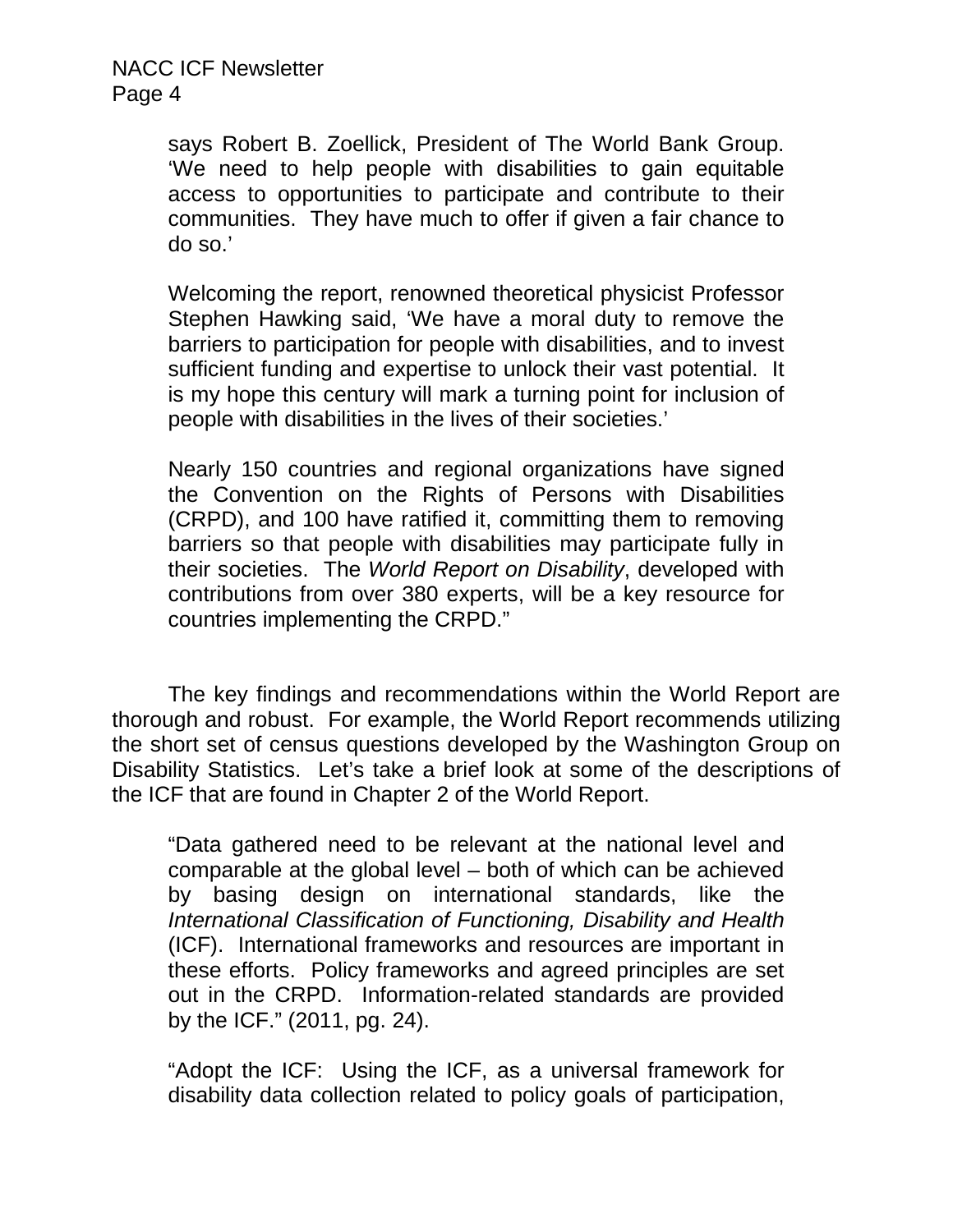inclusion, and health will help create better data design and also ensure that different sources of data relate well to each other. The ICF is neither a measurement tool nor a survey instrument – it is a classification that can provide a standard for health and disability statistics and help in the difficult task of harmonizing approaches across sources of disability data. To achieve this, countries can:

- Base definitions and national data standards on the ICF.
- Ensure that data collection cover the broad array of ICF domains – impairments, activity limitations and participation restrictions, related health condition, environmental factors – even if a minimal set of data items is to be selected." (2011, pg. 45).

In the same section of the World Report in which it recommends adopting the ICF, these other salient recommendations are provided, here summarized in bullet form but explicated in great detail within the Report:

- "Improve national disability statistics;
- Improve the comparability of data; and
- Develop appropriate tools and fill the research gaps" (2011, pp. 45-47, summarized)

The World Report provided an outstanding example of how the ICF might be utilized in disability prevalence estimation activities within countries. "Box 2.4" (2011, pg. 38) is entitled "Measuring the effect of environment on disability." Summarizing data collected and reported on by the European Union-funded initiative known as "Measuring Health and Disability in Europe" (MHADIE), Box 2.4 helpfully described the application of ICF concepts and codes in an international prevalence estimation effort.

# **"Measuring the effect of environment on disability**

The ICF model of disability provides a tool for measuring the effect of changes in the environment on the prevalence and severity of disability. It uses capacity and performance to assess the influence of the environment on disability. These constructs are as follows: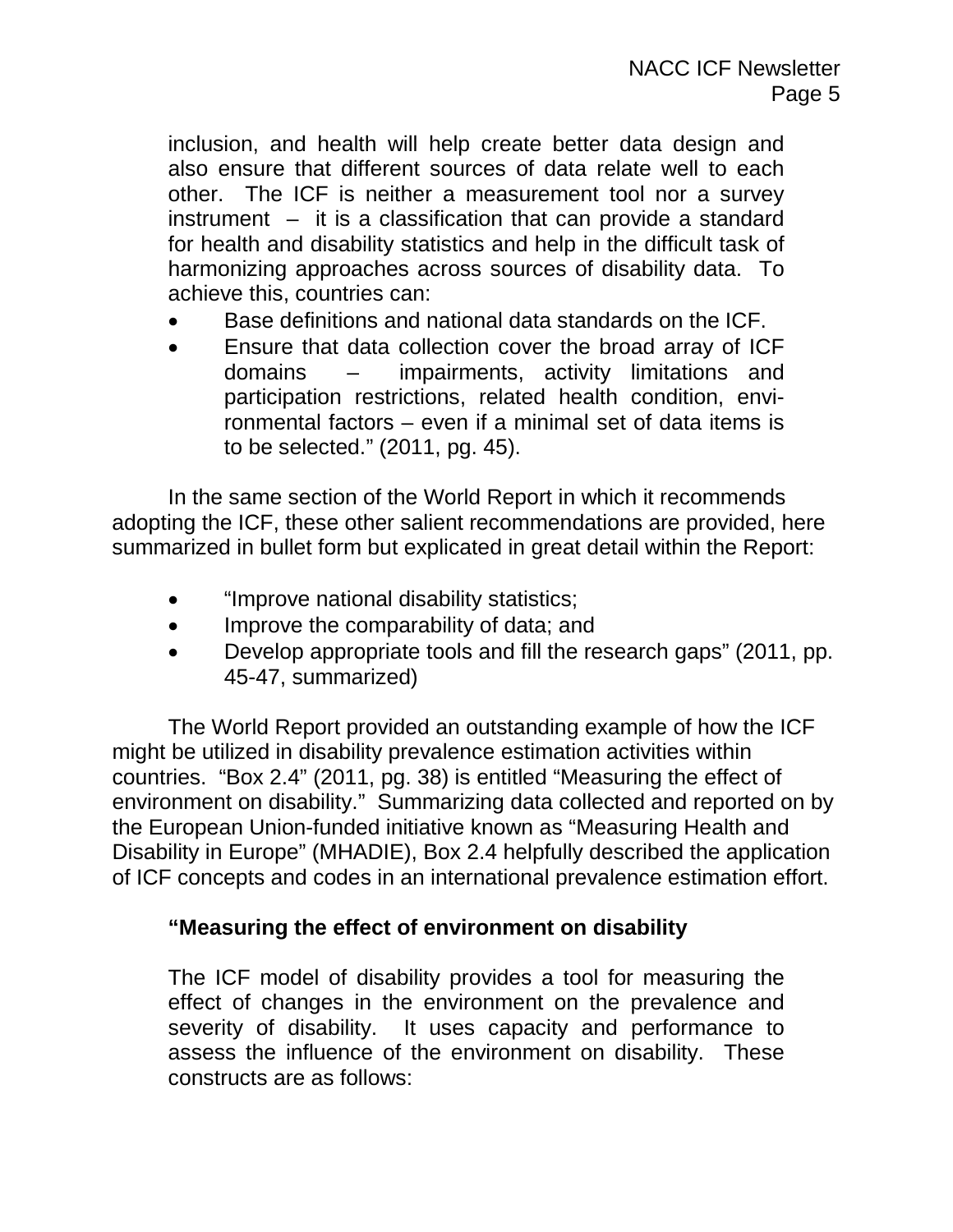**Capacity** indicates what a person can do in a standardized environment, often a clinical setting, without the barriers or facilitators of the person's usual environment;

**Performance** indicates what a person does in the current or usual environment, with all barriers and facilitators in place.

Using these notions provides one way of identifying the effect of the environment and judging how a person's performance might be improved by modifying the environment.

Data were collected from a range of settings (research, primary care, rehabilitation) in the Czech Republic, Germany, Italy, Slovenia, and Spain on 1,200 individuals with bipolar disorder, depression, low back pain, migraine, multiple sclerosis, other musculoskeletal conditions (including chronic widespread pain, rheumatoid arthritis and osteoarthritis), osteoporosis, Parkinson disease, stroke, or traumatic brain injury. Participants were rated on a five-point scale by interviewers using the ICF checklist recording levels of problems across all dimensions. Activity and participation items were scored using both the capacity and the performance constructs. Data were reported using a 0–100 score, with higher scores representing greater difficulties, and a composite score was created (see accompanying figure).

Capacity scores were worst in people with stroke, depression, and Parkinson disease, while individuals with osteoporosis had the fewest limitations. Performance scores tended to be better than capacity scores, except for individuals with bipolar disorder or traumatic brain injury. This suggests that most individuals had supportive environments that promoted their functioning at or above the level of their intrinsic ability  $-$  something that applied particularly for multiple sclerosis and Parkinson disease.

For people with conditions such as bipolar disorder and traumatic brain injury, the environmental factors hindered optimal performance. The data suggest that it is possible in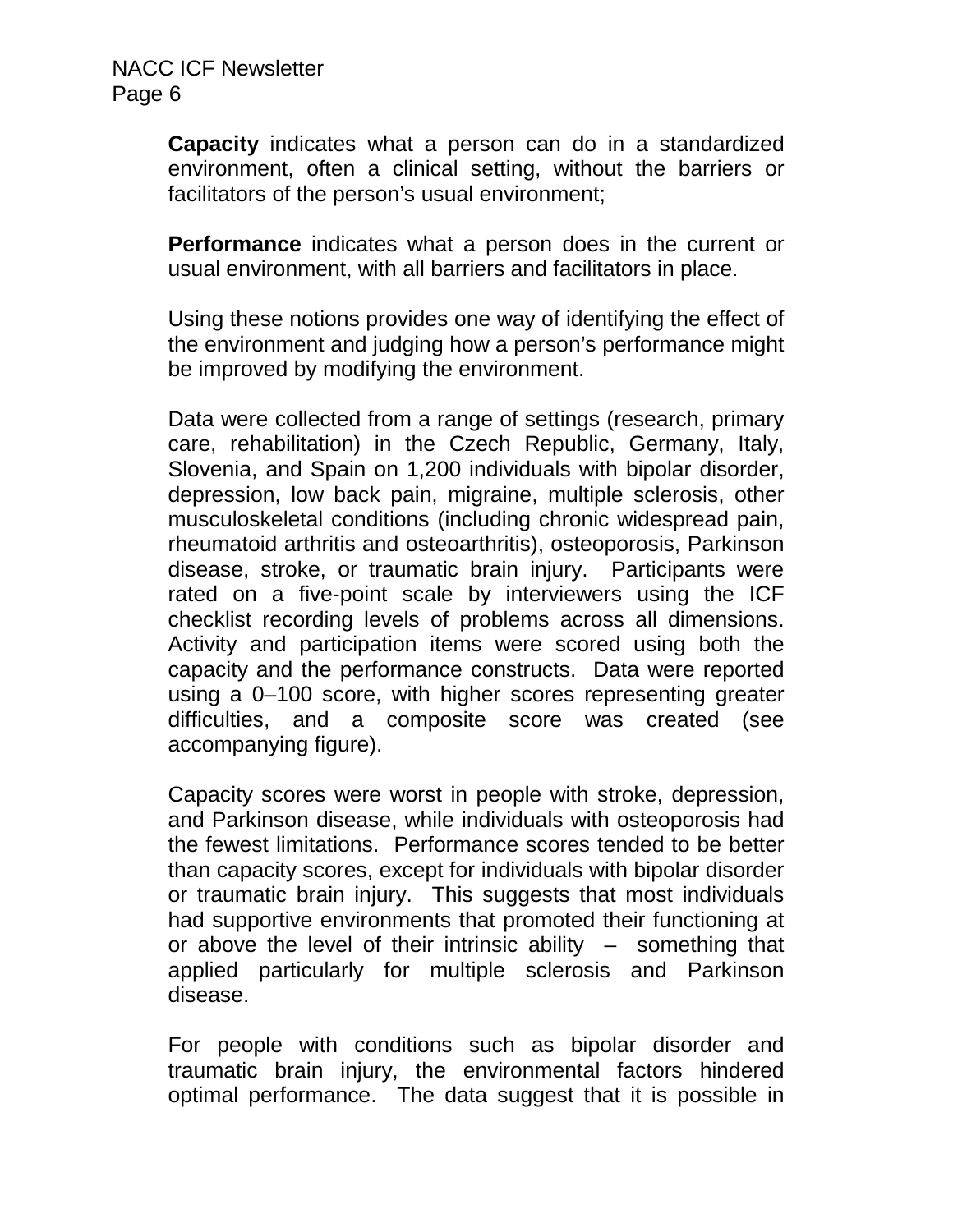clinical settings to disentangle aspects of disability that are particular to the individual (the capacity score) from the effects of a person's physical environment (the difference between capacity and performance)." (2011, pg. 38)

At least five Commentaries have also appeared, describing the World Report and also referring to its emphasis on the ICF. Click on the hypertext links to view either the Abstract or the complete copy of each article.

Bickenbach J. The World Report on Disability. *Disability and Society* 2011 (August 1); 26(5):655-658. [\[Publisher's Abstract\]](http://www.ingentaconnect.com/content/routledg/cdso/2011/00000026/00000005/art00011)

Krahn GL. WHO World Report on Disability: A review. *Disability and Health Journal* 2011 (July); 4(3):141-142. [PMID: 21723520](http://www.ncbi.nlm.nih.gov/pubmed/21723520)

Shakespeare T, Officer A. World Report on Disability. Editorial. *Disability and Rehabilitation* 2011; 33(17-18):1491- 1492.

[PMID: 21780912](http://www.ncbi.nlm.nih.gov/pubmed/21780912)

Von Groote PM, Bickenbach JE, Gutenbrunner C. The World Report on Disability: Implications, perspectives and opportunities for physical and rehabilitation medicine (PRM). *Journal of Rehabilitation Medicine* 2011 (October); 43(10):869- 875.

[PMID: 21915583](http://www.ncbi.nlm.nih.gov/pubmed/21915583) 

Open Access .PDF copy available at: [http://www.medicaljournals.se/jrm/content/?doi=10.2340/16501](http://www.medicaljournals.se/jrm/content/?doi=10.2340/16501977-0872) [977-0872](http://www.medicaljournals.se/jrm/content/?doi=10.2340/16501977-0872)

World Report on Disability. Editorial. *The Lancet* 2011 (June 11); 377(9782):197. PMID: 21665020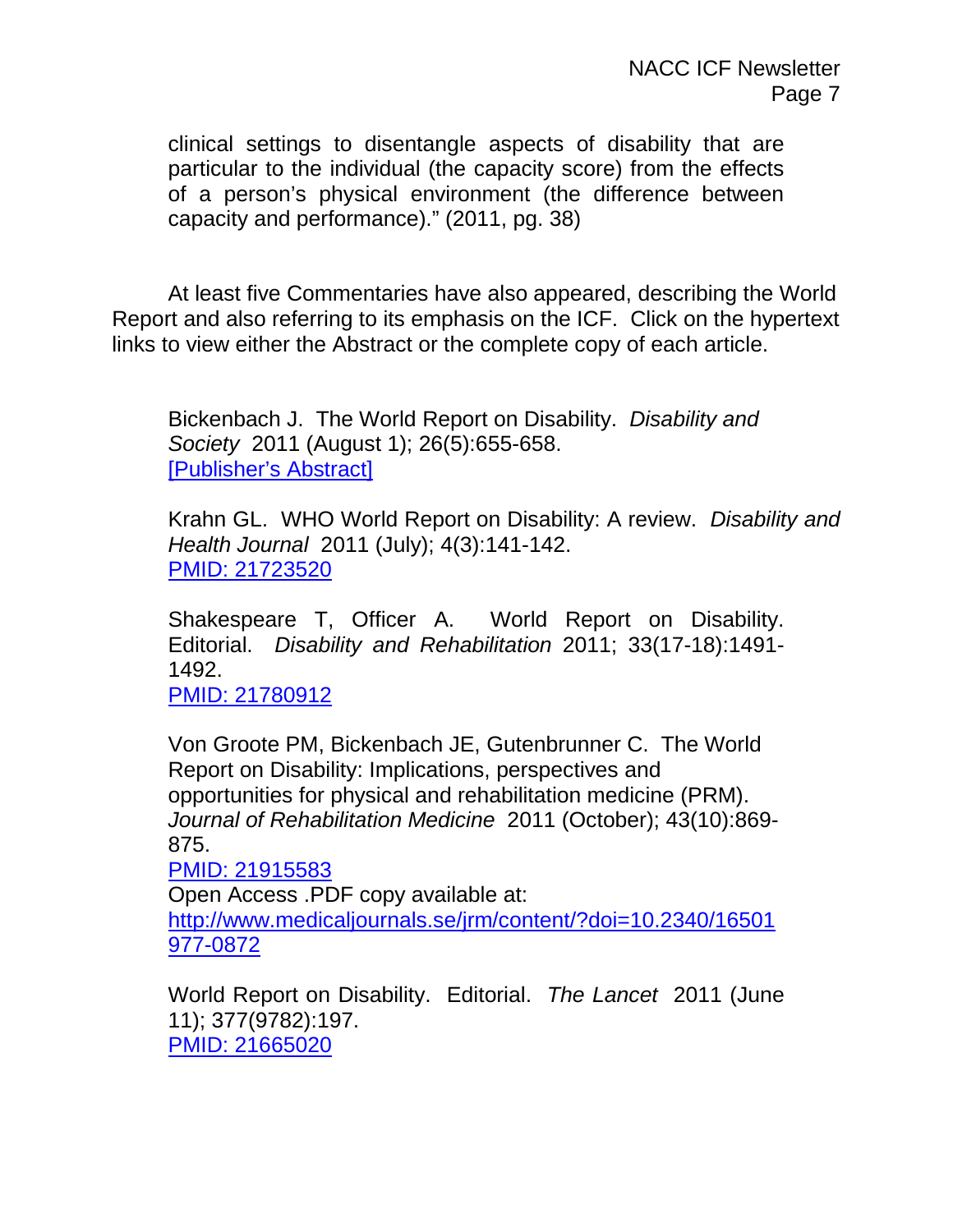You can also view a video interview about the World Report at the following CNN International website:

"WHO Report: Society and Disabilities." Video interview between *World Report* Co-Executive Editor Dr. Tom Shakespeare and CNN International Correspondent Errol Barnett, on the occasion of the release of the *World Report* at the United Nations on June 9, 2011. Duration: 5 minutes, 40 seconds.

[http://edition.cnn.com/video/#/video/health/2011/06/09/who.disa](http://edition.cnn.com/video/#/video/health/2011/06/09/who.disability.report.cnn?iref=allsearch) [bility.report.cnn?iref=allsearch](http://edition.cnn.com/video/#/video/health/2011/06/09/who.disability.report.cnn?iref=allsearch)

The full citation for the World Report is as follows:

World Health Organization. *World Report on Disability*. Geneva: WHO Press, 2011. ISBN 978-92-4-156418-2.

We encourage Readers to become familiar with the entire World Report on Disability. You can view all the contents and download a copy of the World Report in .PDF format at this WHO website:

[http://www.who.int/disabilities/world\\_report/2011/en/index.html](http://www.who.int/disabilities/world_report/2011/en/index.html)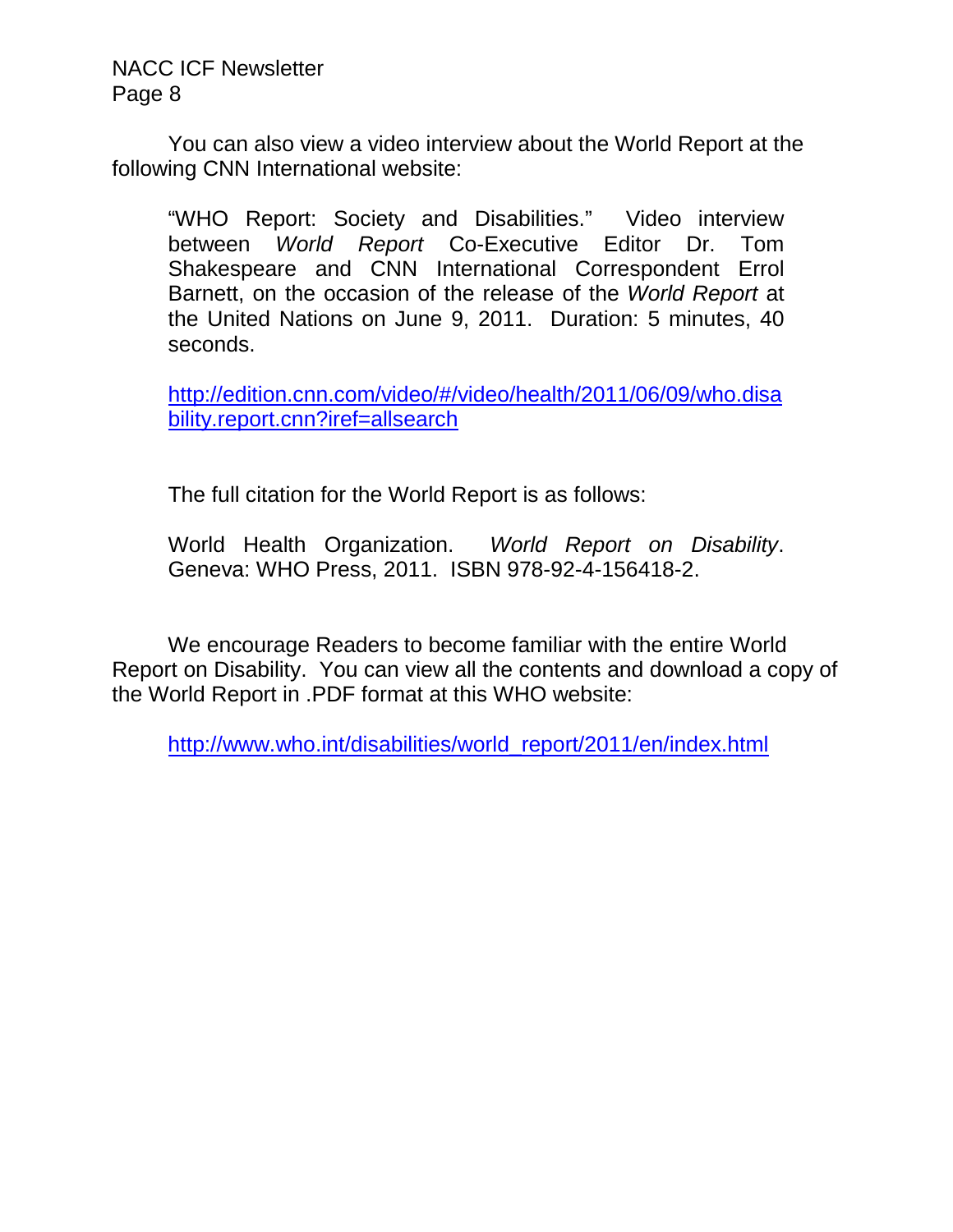# <span id="page-8-0"></span>**2)** *"Public Health Perspectives on Disability: Epidemiology to Ethics and Beyond" (Lollar and Andresen, editors, 2010)*

**This important new textbook, edited and authored by several ICF pioneers, incorporates ICF into the Public Health curriculum.**



Readers of this NACC ICF Newsletter will welcome a new textbook on the intersection of disability and Public Health. This new book features a robust treatment of ICF, with the authors and editors expressing mostly support for implementing the ICF, but also delivering an honest appraisal of its weaknesses in relation to its strengths.

Designed for use by instructors in graduate schools, but accessible enough for mainstream readers, this new textbook is entitled *Public Health Perspectives on Disability: Epidemiology to Ethics and Beyond*. It was released in November, 2010 by Springer Publishing Company.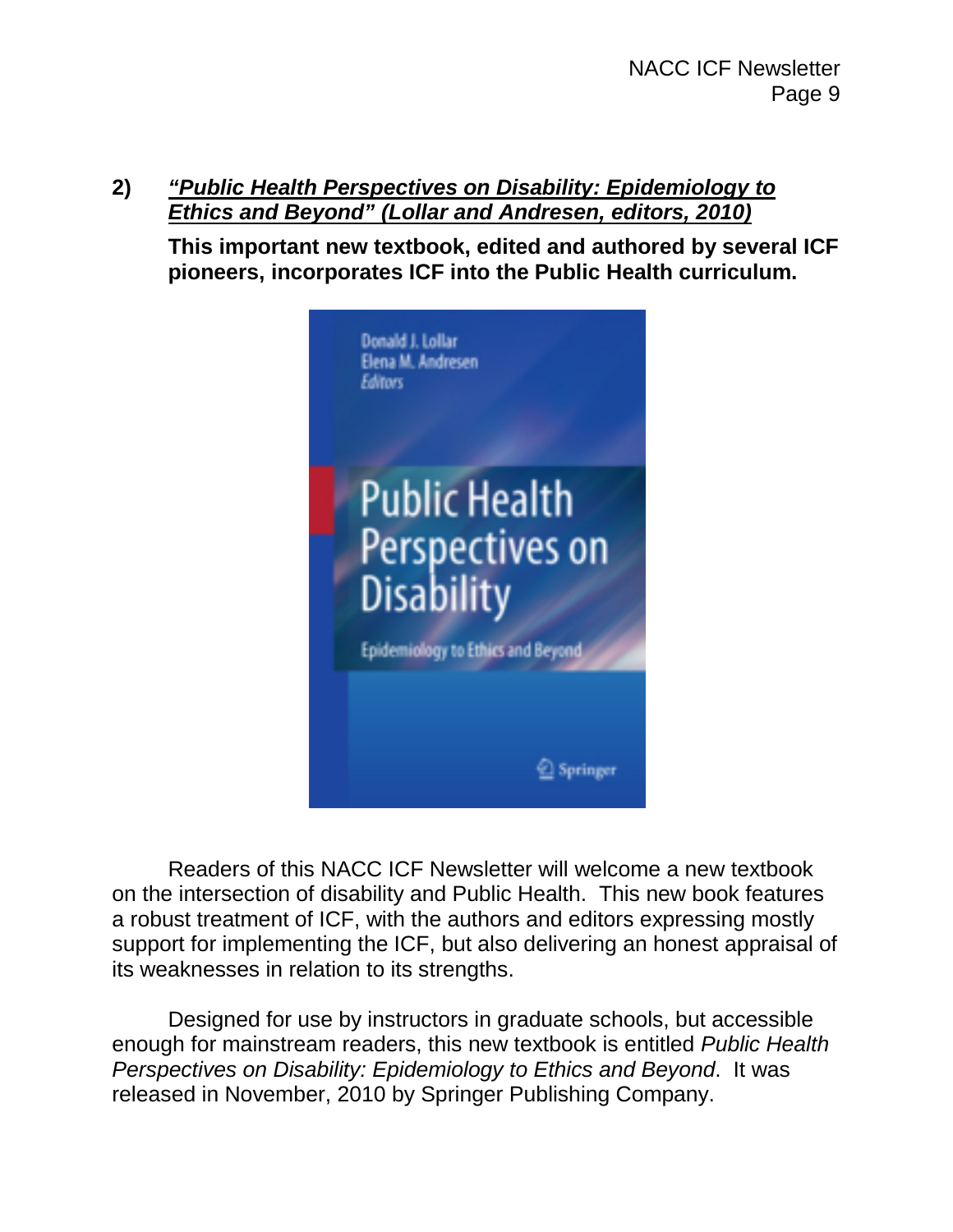The editors are probably familiar to many readers of this NACC ICF Newsletter: Professors Donald J. Lollar and Elena M. Andresen, now both affiliated with Oregon Health and Science University (OHSU) in Portland. Over two decades, both Don and Elena have made many contributions to the development of the ICF, both in the U.S. and internationally.

According to the publisher, *Public Health Perspectives on Disability*

- "Examines disability through diverse and multidisciplinary perspectives;
- Represents all the major fields within public health study: epidemiology, environmental health, maternal and child health, etc.; [and]
- **Is is also learntle** to be used in planning for any core course in the public health curriculum."

Additionally, the publisher described the orientation of the chapters:

"Each chapter applies awareness and understanding of disabled persons' experience to one of the core curriculum areas, including:

- Health services administration;
- Environmental health science and occupational health;
- Health law and ethics:
- The school as physical setting;
- Maternal, child, and family health; [and]
- Disasters and disability.

In *Public Health Perspectives on Disability*, faculty, researchers, administrators, and students in graduate schools of public health throughout the U.S. will find a worthy classroom text and a robust source of welcome—and much needed—change."

In their Dedication, the editors justifiably credited the originating vision for this textbook to the late Professor Allan Meyers, from the Boston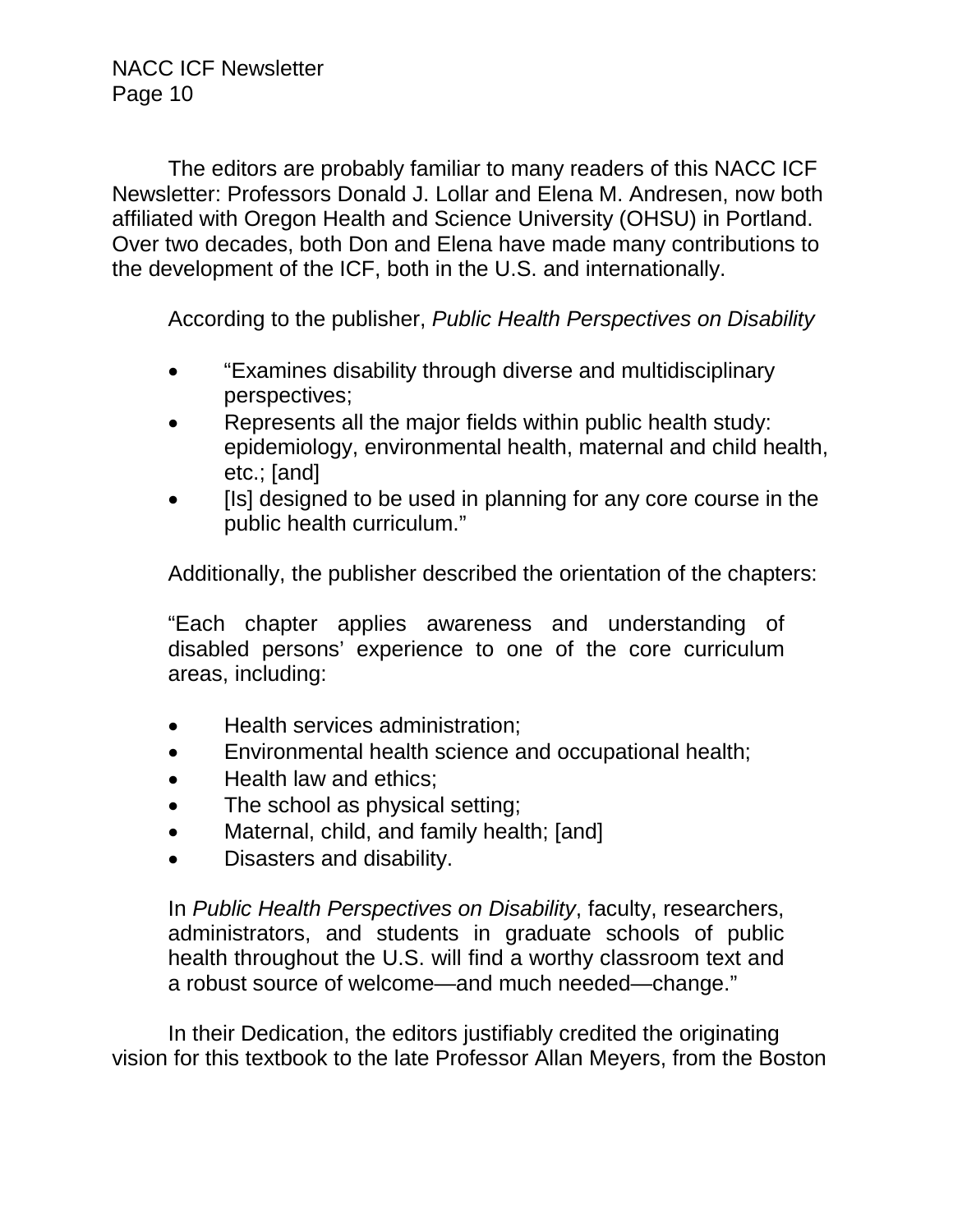University School of Public Health, who initiated the concept and convened the original authorship team for this textbook in the late 1990s. They wrote:

"This volume would not have come to be except for the vision and will of Allan Meyers. . . . He was adamant about the need to immerse public health students in disability sensitivity and literacy, whether or not disability was their primary academic focus. He also envisioned a specific disability concentration within the public health curriculum. . . . We hope this book provides some semblance of the product Allan envisioned so that public health students and professionals of the future will be better prepared to address the public health needs of all people, including those with disabilities" (2010, pg. *v*).

(Professor Meyers was indeed a pioneer, and an early contributor to our North American Collaborating Center during the ICIDH-ICF revision. Testimony to his stature in the disability sciences is provided to this day in a fitting memorial to Professor Meyers. Since 2001, each year the Disability Section of the American Public Health Association has selected one or more recipients for the Section's Allan Meyers Award, "presented to a person who has combined excellence across the areas of research, teaching and advocacy to improve the health and quality of life for people with disabilities." Some of the best-known scholars and advocates in the contemporary disability sciences have received this award, including Harlan Hahn, David Pfieffer, Bobby Silverstein, Elizabeth DePoy and Stephen Gilson, David Braddock, Jim Rimmer, Tom Seekins, Professor Andresen, and Professor Meyers himself, posthumously.)

The chapters that really focus on the ICF are those authored by Lollar and Andresen in their Introduction, by Andresen on "Epidemiology and Biostatistics," and by Mary Chamie on "Disability and International Health."

In their Introduction, the editors described the ICF and wrote:

"With the growing need to consider not just acute but chronic conditions, with the aging of the population, and with improved medical interventions, it is difficult to overstate the importance of incorporating functioning, operationalized by the ICF into the public health armamentarium. Disability, a crosscutting public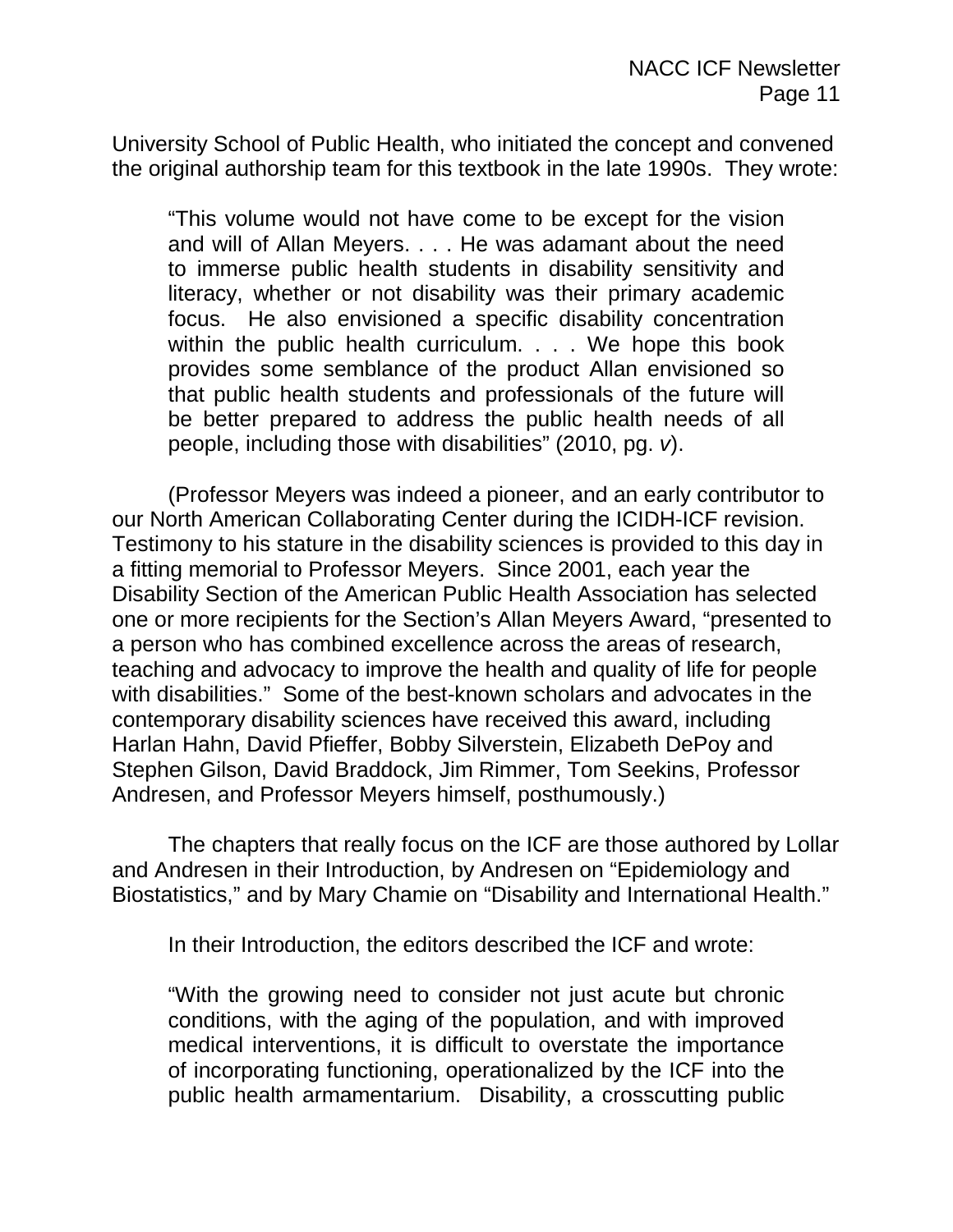health field most dramatically defined by the ICF, provides a practice and theoretical foundation for future public health students to understand the integrated nature of environment, and human health and functioning. ICF conceptual dimensions distinguish among body functions and structures, person-level limitations of activities, and participation in society. Environment is included in the ICF as a factor affecting all the other dimensions. In this regard, the ICF disability and IOM [Institute of Medicine, referring to *The Future of the Public's Health in the 21<sup>st</sup> Century* (2003)] public health models begin to converge. The future of public health data for disability is closely tied with the use of the ICF system. As public health expands in response to a changing world, disability has the capacity to provide relevant concepts and data for that expansion" (2010, pg. 8)

In her chapter on "Epidemiology and Biostatistics," Andresen wrote:

"Questionnaires that are substantially longer than usual surveillance tools have been developed for classifying people according to the ICF. The WHO has tested a comprehensive tool for measuring disability and the environment, the WHODAS II. This instrument provides a profile of functioning across six activity domains, as well as a general disability score. . . . To date, applications of the WHODAS II are very limited in the United States, although it is used more frequently in Canada and Western Europe. Other applied survey methods which use the ICF to code results have been developed, including the Craig Hospital Instrument of Environmental Factors. . . . In general, however, given the complexity and training issues for even clinical applications, the research applications of the full ICF are likely to remain in clinical rehabilitation and outcomes arenas, and not surveillance surveys" (2010, pg. 24).

In her chapter on "Disability and International Health," Chamie provided a thorough overview of the ICF conceptual framework, using "seeing" functions as an ICF-oriented case example. Chamie's overall theme had been that the ICF enhances any classification activity involving not only basic human functioning, but also inclusion and participation.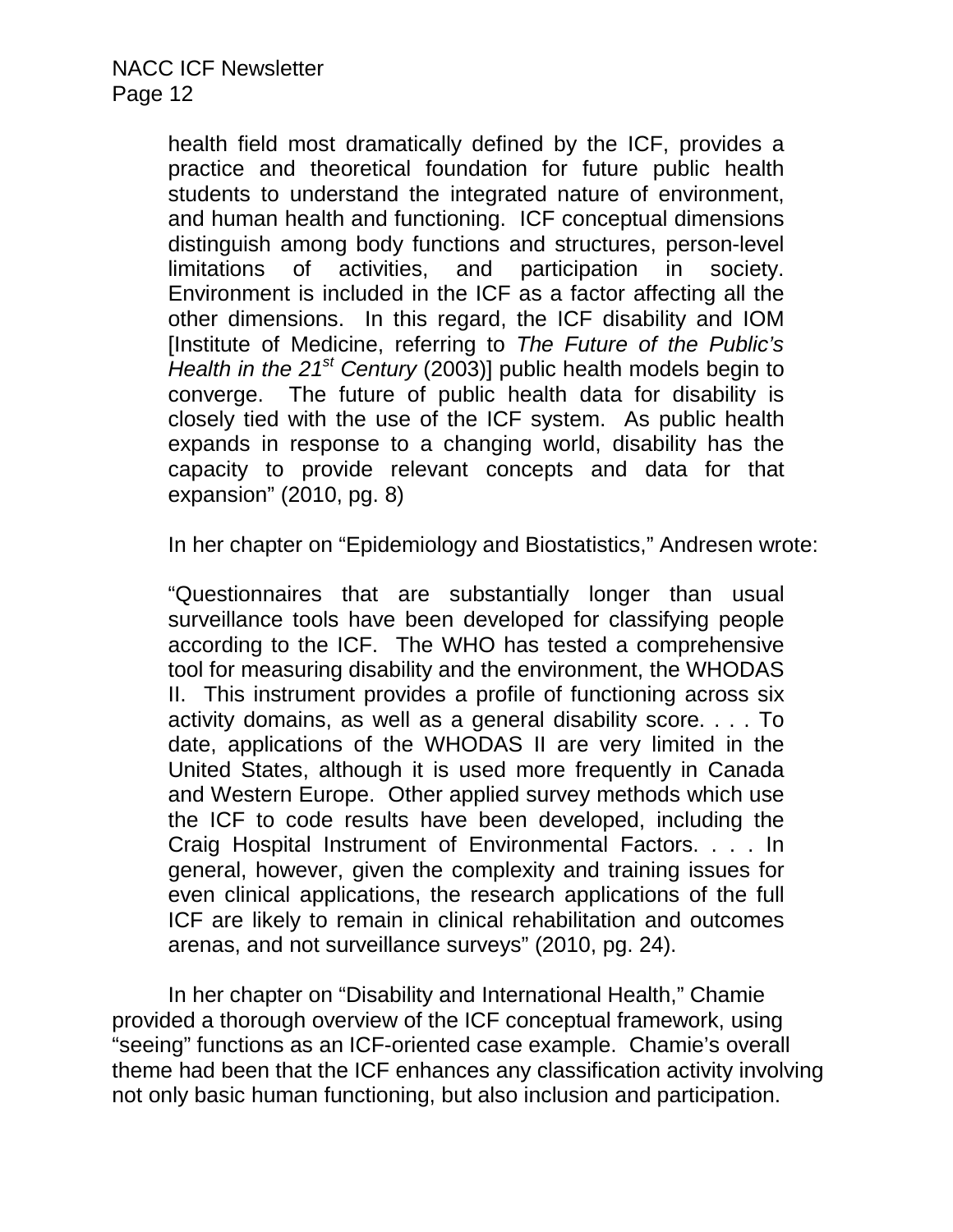Chamie devoted a portion of her chapter to stigmatization among persons with disabilities around the world, such that invoking ICF concepts could be considered a practical "lever" used to minimize stigmatization in casecounting activities. Chamie wrote:

"ICF is proving useful for a wide range of purposes. It is important to note that an earlier draft of ICF (WHO, 1980) [referring to ICIDH] has been used to assess outcomes of services by such sectors as insurance, social security, labor, education, economics, social policy and legislation; it has also served to guide environmental modification. It is not sufficient, for example, to simply know that rehabilitation services have been received; or whether ramps have been provided; it is also important to learn whether this has changed the proportion of the population that can get dressed in the morning, or who enter the building unassisted" (2010, pp. 193-194).

Other chapter authors include:

- Debbie Allen from the Boston Public Health Commission;
- Jerome Bickenbach from Swiss Paraplegic Research in Nottwil, Switzerland;
- Erin DeFries Bouldin from the University of Florida;
- Charlie Bullock from San Jose State University;
- John Crews from the Centers for Disease Control and Prevention;
- Paul Devereaux from the University of Nevada;
- Dennis Heaphy from the Disability Policy Consortium of Massachusetts;
- Monika Mitra from the University of Massachusetts Medical School;
- Carol Tobias from the Boston University School of Public Health; and
- Deborah Klein Walker from Abt Associates.

You can read a short description of *Public Health Perspectives on Disability* on this web page provided by the publisher:

<http://www.springer.com/public+health/book/978-1-4419-7340-5>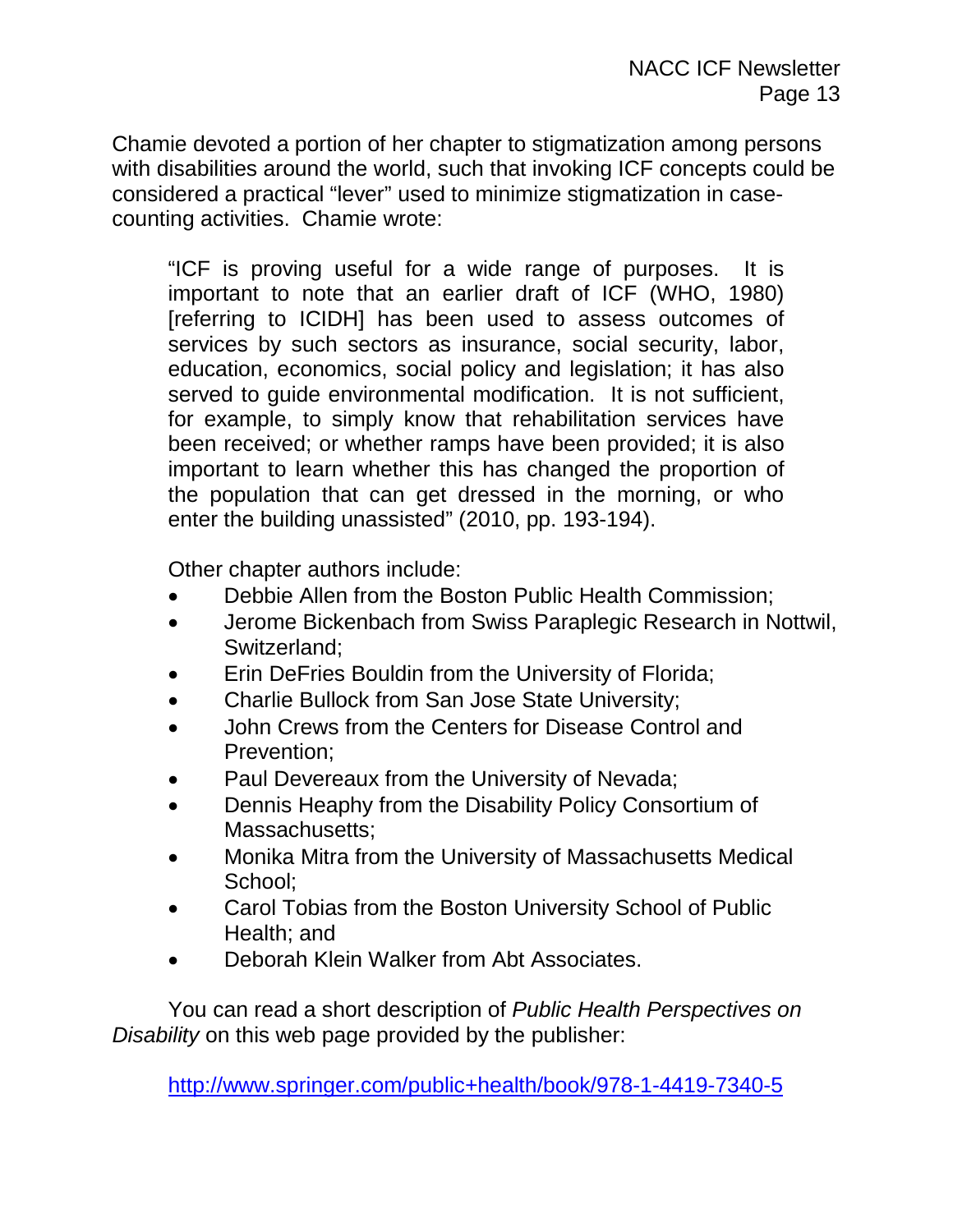From that web page, or directly from the links below, courtesy of the publisher, Springer Publishing Company, you can read and even download .PDF copies of three components of the new textbook.

Table of Contents:

[http://www.springer.com/cda/content/document/cda\\_downloaddocum](http://www.springer.com/cda/content/document/cda_downloaddocument/9781441973405-t1.pdf?SGWID=0-0-45-1070478-p174027166) [ent/9781441973405-t1.pdf?SGWID=0-0-45-1070478-p174027166](http://www.springer.com/cda/content/document/cda_downloaddocument/9781441973405-t1.pdf?SGWID=0-0-45-1070478-p174027166)

Preface (Lollar and Andresen)

[http://www.springer.com/cda/content/document/cda\\_downloaddocum](http://www.springer.com/cda/content/document/cda_downloaddocument/9781441973405-p1.pdf?SGWID=0-0-45-1070461-p174027166) [ent/9781441973405-p1.pdf?SGWID=0-0-45-1070461-p174027166](http://www.springer.com/cda/content/document/cda_downloaddocument/9781441973405-p1.pdf?SGWID=0-0-45-1070461-p174027166)

"Sample Pages," which are all 39 pages in the chapter entitled "Epidemiology and Biostatistics" by Andresen: [http://www.springer.com/cda/content/document/cda\\_downloaddocum](http://www.springer.com/cda/content/document/cda_downloaddocument/9781441973405-c1.pdf?SGWID=0-0-45-1070443-p174027166) [ent/9781441973405-c1.pdf?SGWID=0-0-45-1070443-p174027166](http://www.springer.com/cda/content/document/cda_downloaddocument/9781441973405-c1.pdf?SGWID=0-0-45-1070443-p174027166)

Through the courtesy of the publisher, you can also read most of the content online, without downloading. Point your browser to this web page:

<http://www.springerlink.com/content/978-1-4419-7341-2>

There you can find online versions of all 260 pages in the textbook, although with the front and back matter. This will enable readers to appreciate the depth and breadth of this new textbook.

The ISBN for the new textbook is: ISBN 978-1-4419-7340-5.

For more information, please contact the editors directly:

- Elena Andresen [andresee@ohsu.edu](mailto:andresee@ohsu.edu)
- Don Lollar **[Lollar@ohsu.edu](mailto:Lollar@ohsu.edu)** .

Our North American Collaborating Center applauds these editors and authors for their comprehensive contribution to the literature on Public Health and disability, particularly in reference to the ICF.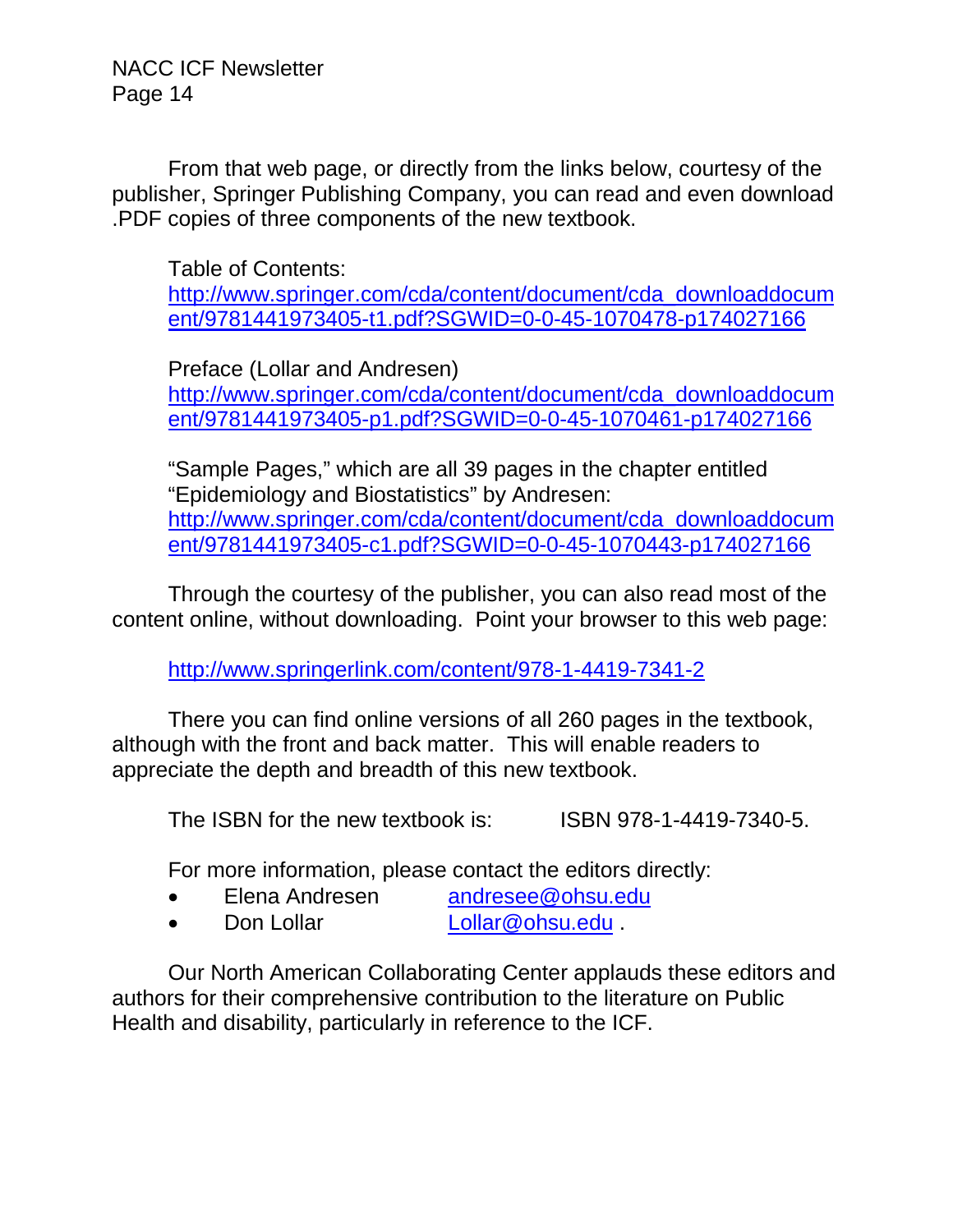# <span id="page-14-0"></span>**3)** *Honoring the Contributions of Stephen M. Haley, PhD, FAPTA, Professor at Boston University School of Public Health*

**We honor Professor Haley's contributions to the ICF literature and the rehabilitation sciences, and mourn his passing.**



Readers of this ICF Newsletter, and participants in the North American Collaborating Center at large, will join in sadness upon learning about the passing of Professor Stephen M. Haley from Boston University.

Stephen M. Haley, Ph.D., P.T., F.A.P.T.A., had been Professor of Health Policy and Management, and Associate Director of the Health and Disability Research Institute, at Boston University's School of Public Health. Professor Haley's clinical background was in pediatric physical therapy. His research interests were broad and diverse, but mainly focused on outcomes measurement in the rehabilitation sciences. He had a prolific publication record, and he contributed to many different sciences.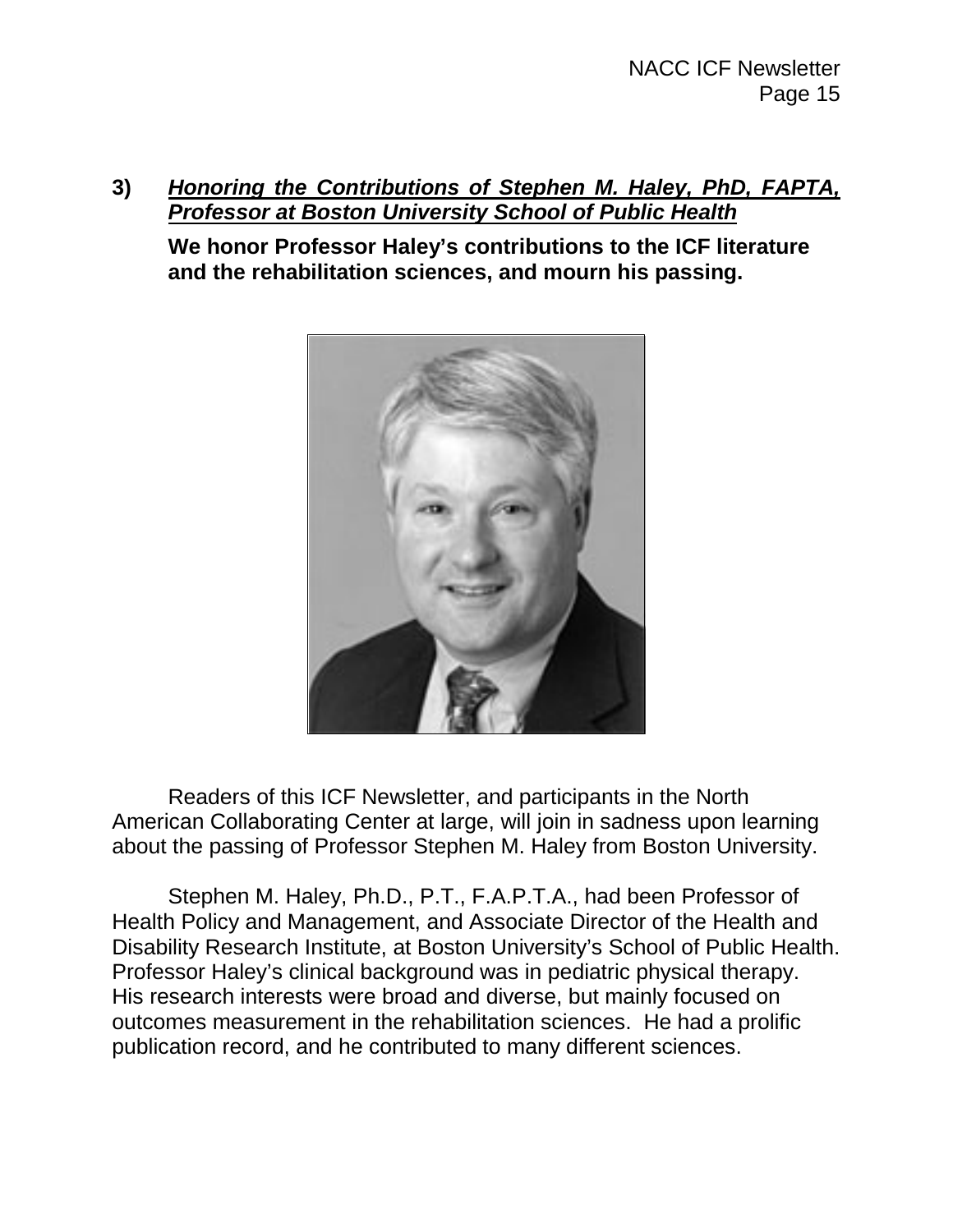Within our Collaborating Center, we remember Steve for his many presentations over the years during our series of ICF Conferences. For example, Professor Haley contributed the following:

2004, Halifax: "Sensitivity to Change: The Activity Measure for Post-Acute Care," with co-authors Alan Jette and Wendy Coster.

2006, Vancouver: "Blending Activity and Participation: Evidence for Five Major Factors Underlying Disability and Function," with coauthors Alan Jette and Wei Tao.

2007, Niagara Falls: "Developing Meaningful Measurements of the ICF Activity Domain," with co-authors Wei Tao and Anna Norweg.

Professor Haley also contributed to the pioneering Supplement to the then-titled *Health Care Financing Review* journal issue that featured an introduction to the ICF and its potential alignment with rehabilitation systems in the U.S.

Jette AM, Haley SM, Ni P. Comparison of functional status tools used in post-acute care. *Health Care Financing Review* 2003 (Spring); 24(3):13-24

Professor Haley contributed substantially to the development and validation of the assessment instrument known as the Activity Measure for Post-Acute Care (AM-PAC), an ICF-oriented instrument that summarized outcomes from the Activities & Participation Domain. In recent years, he served as Co-Principal Investigator on an important project within the "Patient Reported Outcomes Measurement Information System" (PROMIS) network of studies, funded by the U.S. National Institutes of Health and based on computer adaptive testing methods, entitled "Patient Reported Outcomes for Children and Young Adults with Disabilities," collaborating with Professor David Tulsky at the University of Michigan.

You can read more thorough, very touching and warmhearted Appreciations for Professor Haley from his colleagues in physical therapy and rehabilitation medicine, and at Boston University, at the following journal and university websites.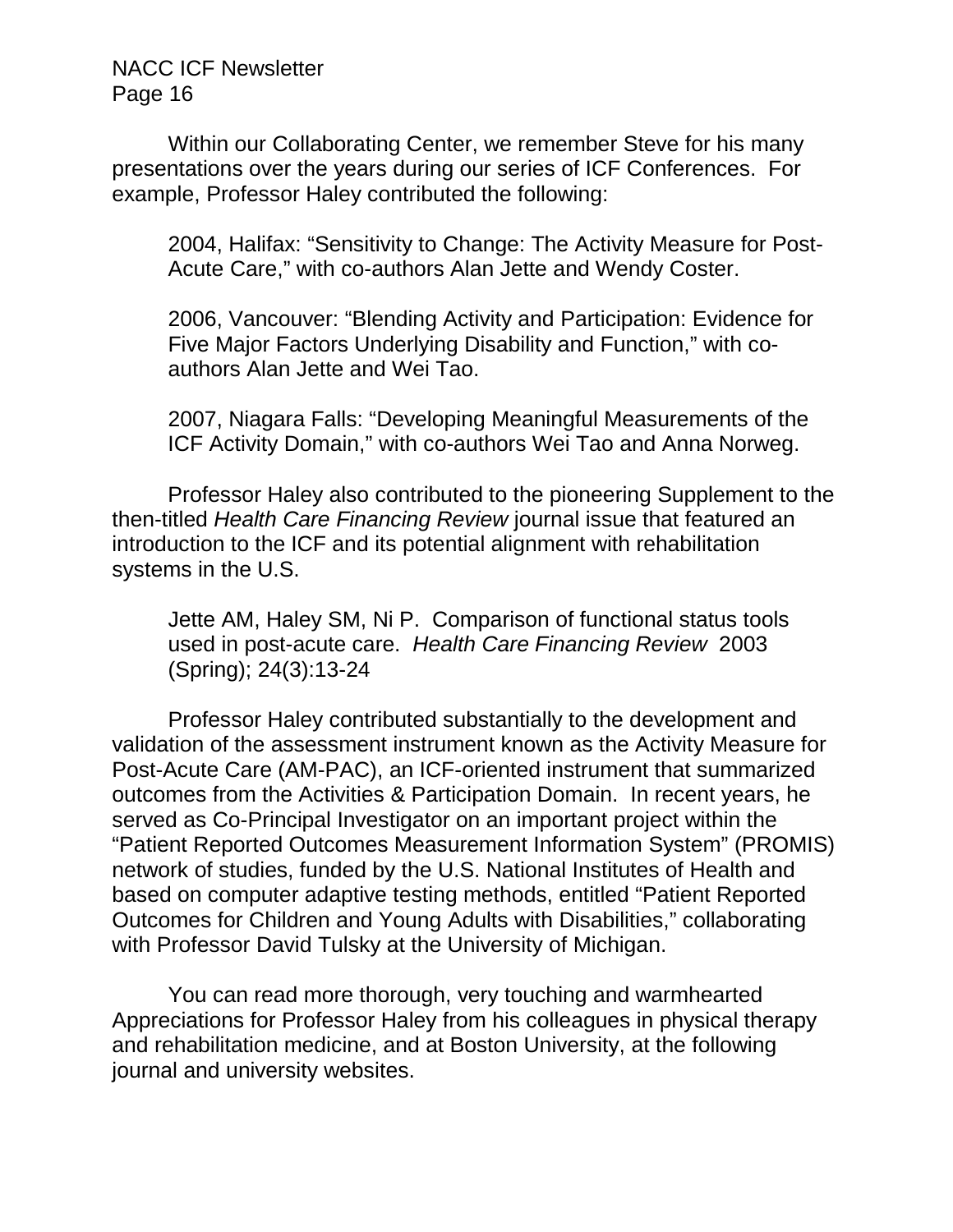Craik RL. In tribute: Steve Haley. *Physical Therapy* 2011 (September); 91(9):1294-1295. doi: 10.2522/ptj.2011.91.9.1294.

Through the courtesy of the publisher, a free copy is available at: <http://ptjournal.apta.org/content/91/9/1294.full>

[PMID: 21885450](http://www.ncbi.nlm.nih.gov/pubmed/21885450)

Jette AM. In memoriam: An appreciation of Stephen M. Haley, PT, PhD, FAPTA. *Archives of Physical Medicine and Rehabilitation* 2011 (October); 92(10 Suppl):S61-S62.

Through the courtesy of the Boston University School of Public Health Rehabilitation Outcomes Center, a free copy is available at:

[http://www.bu.edu/bostonroc/files/2011/09/Stephen-M.-Haley-PTJ-In-](http://www.bu.edu/bostonroc/files/2011/09/Stephen-M.-Haley-PTJ-In-Memoriam.pdf)[Memoriam.pdf](http://www.bu.edu/bostonroc/files/2011/09/Stephen-M.-Haley-PTJ-In-Memoriam.pdf)

Latham NK. An appreciation of Stephen M. Haley. *Physical Therapy* 2011 (December); 91(12):1712. doi: 10.2522/ptj.2011.91.12.1712.

Through the courtesy of the publisher, a free copy is available at: <http://ptjournal.apta.org/content/91/12/1712.long>

[PMID: 22135754](http://www.ncbi.nlm.nih.gov/pubmed/22135754)

Boston University School of Public Health, Rehabilitation Outcomes Center, Tribute to "Stephen M. Haley, PT, PhD, FAPTA (1951-2011)"

Available at: [http://www.bu.edu/bostonroc/2011/07/18/stephen-m-haley-pt-phd](http://www.bu.edu/bostonroc/2011/07/18/stephen-m-haley-pt-phd-fapta-1951-2011/)[fapta-1951-2011/](http://www.bu.edu/bostonroc/2011/07/18/stephen-m-haley-pt-phd-fapta-1951-2011/)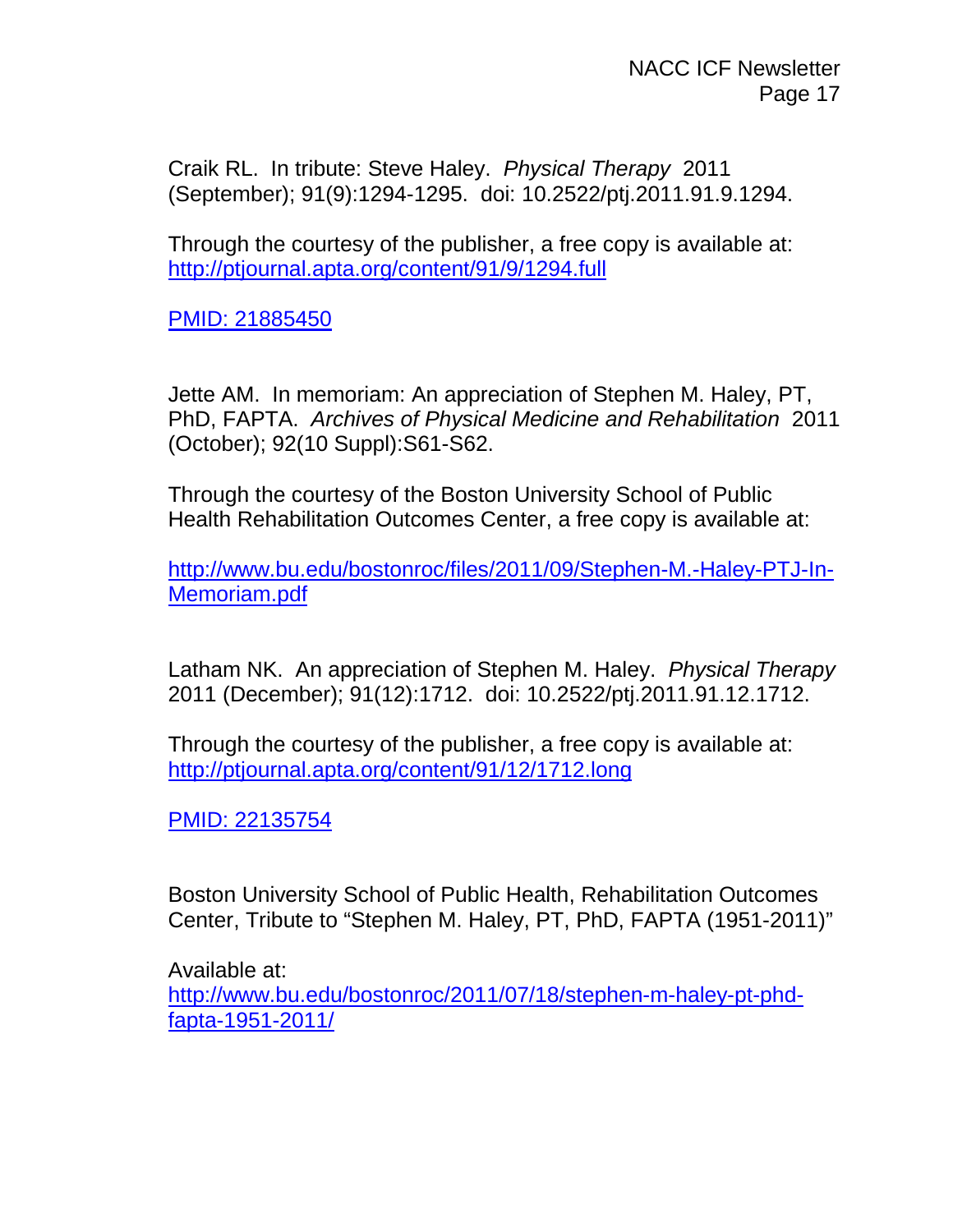### <span id="page-17-0"></span>**4)** *Coder's Corner*

*Coder's Corner* **is our educational feature to help build and enhance your skills as an ICF Coder. In this edition, we feature coded photographs of the Canadian marathon runner, Terry Fox.**

Welcome back to "*Coder's Corner*," [a continuing feature in our NACC](http://www.cdc.gov/nchs/data/icd9/june2009naccicfnewsletter.pdf)  [ICF Newsletter](http://www.cdc.gov/nchs/data/icd9/june2009naccicfnewsletter.pdf) designed to encourage all our Readers to become proficient in ICF coding. *Coder's Corner* is where we present illustrations appended with ICF coding, to demonstrate the four domains in ICF, and the basic principles of the ICF coding structure. Our goal is to enable each Reader to build and enhance his or her skills as a full-fledged ICF Coder.

*Coder's Corner* features color or black-and-white photographs, line drawings, or generic clip art representing people with disabilities engaged in everyday activities. Learning about ICF codes and coding rules can be easier when illustrations accompany the actual codes, in addition to text.

An important characteristic of *Coder's Corner* is the respectfulness with which we approach any given coding example. Even in the abstract, or even among deceased persons, we acknowledge that our coding examples refer to real people who have serious impairments or genuine participation restrictions. We want to see the person first, not the disability.

Our goal is not to accentuate impairments, but rather to demonstrate that the ICF provides standardization to the description of such cases, by adhering to the ICF coding guidelines. Therefore we approach each example in a non-stigmatizing, humanistic, very respectful manner, and we encourage our Readers to do the same.

In each coding example we present a brief description of the image, one or more representative ICF codes that describe the case in the image, a justification for our selecting those ICF codes, and a short discussion.

Some of our coding examples are simple, others are complicated. Some don't even involve people *per se*, for example in an illustration describing an environmental barrier or facilitator. Some examples utilize ICF qualifiers, while others are simply expressed at the code-stem level.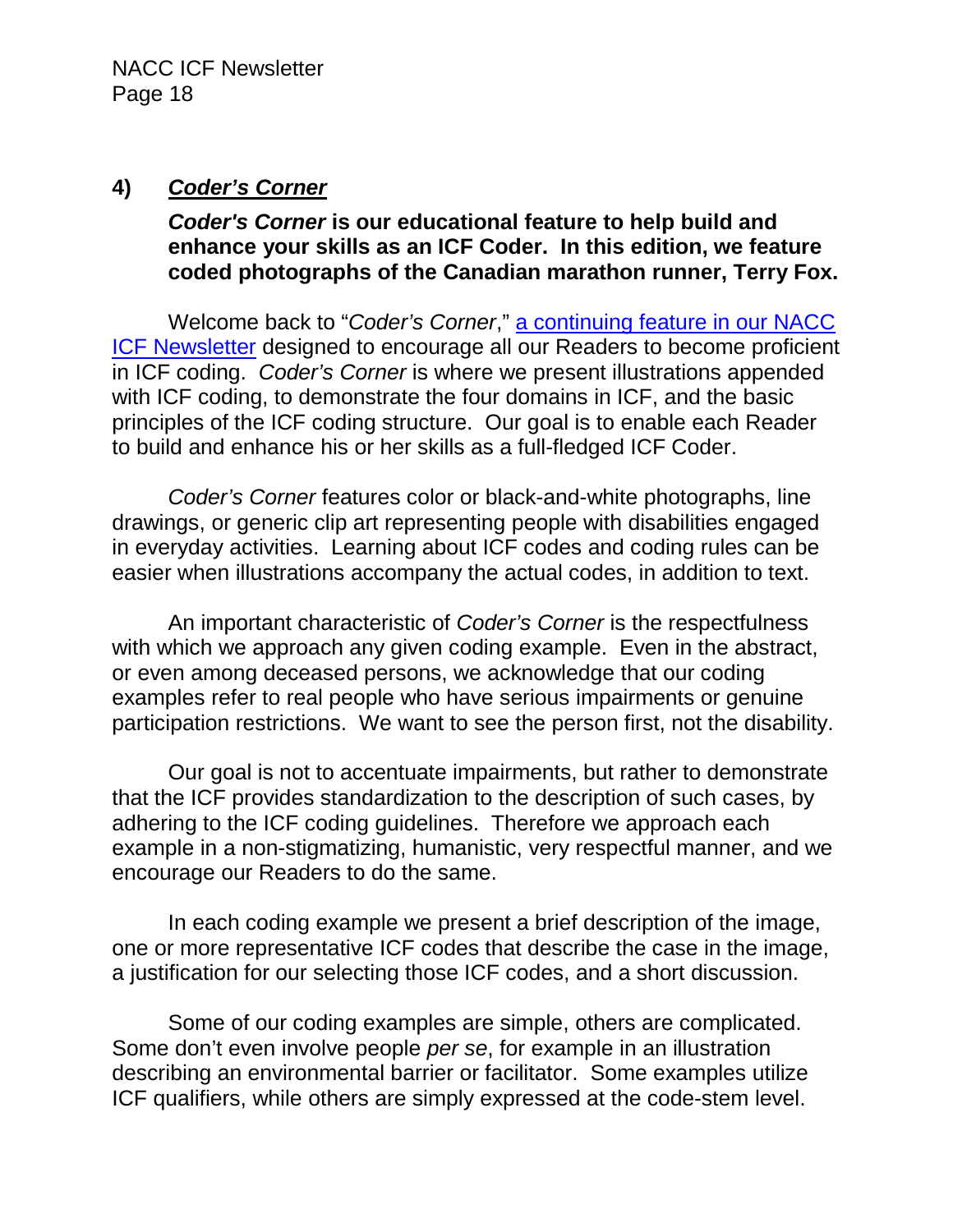We acknowledge that some ICF code stems are difficult to apply in practice, too, and we discuss those as well, toward our goal of explaining those codes in a manner that makes them useful to all ICF coders.

### Terry Fox and the "Marathon of Hope"

Many North Americans remember the story of Terry Fox, the young man from Port Coquitlam, British Columbia, who in 1980 bravely committed himself to completing a charity run across Canada on behalf of medical research for children with cancer. Canadians justifiably look to the models of fortitude, perseverance, and selfless charity exemplified by Terry Fox, as reflections of their collective strength and national values.

In this *Coder's Corner*, with respectfulness, we honor the memory of Terry Fox and his courageous "Marathon of Hope" across Canada.

Unfortunately, ICF coding cannot accommodate his "fortitude, perseverance, and selfless charity." But ICF coding easily accommodates the examples provided by this young man with a body structural impairment (an amputation), who nevertheless could participate with only moderate limitations in activities such as running and public speaking. Terry used a prosthetic right leg to assist him in running, representing an environmental facilitator in ICF terms. In fact, and in respectful memory, today Terry Fox provides us with some outstanding examples for ICF coding.

Terry's memory and good works live on in The Terry Fox Foundation, which sponsors and coordinates thousands of the very popular "Terry Fox Runs" for charitable causes all over Canada and around the world. We thank the Foundation for the following brief description of Terry and his Marathon of Hope, and recommend that readers of this ICF Newsletter can learn more about this remarkable man on the Foundation's website.

"Terry Fox was born in Winnipeg, Manitoba, and raised in Port Coquitlam, British Columbia, a community near Vancouver on Canada's west coast. An active teenager involved in many sports, Terry was only 18 years old when he was diagnosed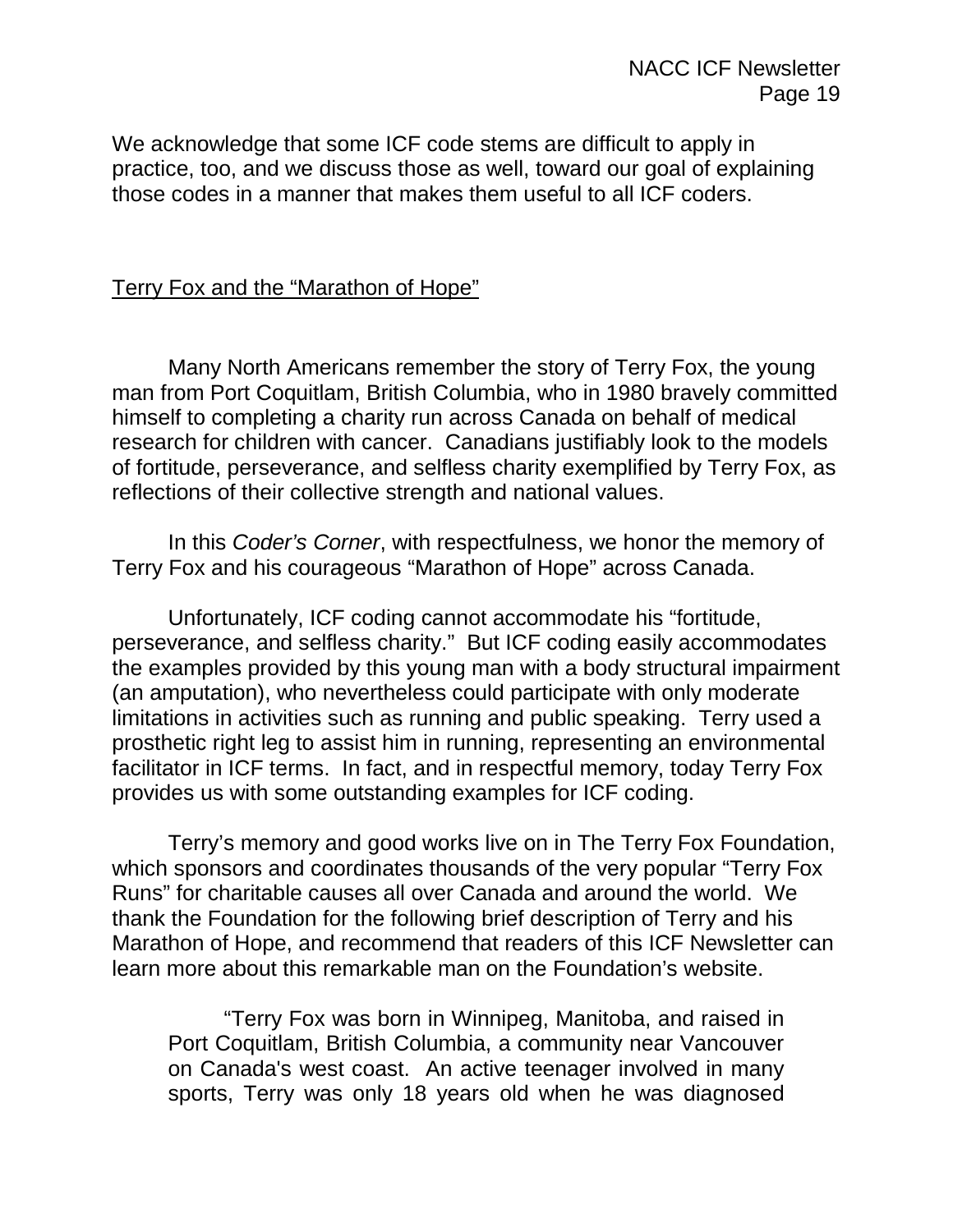j

with osteogenic sarcoma (bone cancer)<sup>[1](#page-19-0)</sup> and forced to have his right leg amputated 15 centimetres (six inches) above the knee in 1977.

While in hospital, Terry was so overcome by the suffering of other cancer patients, many of them young children, that he decided to run across Canada to raise money for cancer research.

He would call his journey the *Marathon of Hope.*

*It was a journey that Canadians never forgot.*

After 18 months and running over 5,000 kilometres (3,107 miles) to prepare, Terry started his run in St. John's, Newfoundland on April 12, 1980, with little fanfare. Although it was difficult to garner attention in the beginning, enthusiasm soon grew, and the money collected along his route began to mount. He ran close to 42 kilometres (26 miles) a day through Canada's Atlantic provinces, Quebec and Ontario.

However, on September 1st, after 143 days and 5,373 kilometres (3,339 miles), Terry was forced to stop running outside of Thunder Bay, Ontario, because cancer had appeared in his lungs.

An entire nation was stunned and saddened. Terry passed away on June 28, 1981 at the age 22.

The heroic Canadian was gone, but his legacy was just beginning. To date, over \$550 million has been raised worldwide for cancer research in Terry's name through the

<span id="page-19-0"></span><sup>&</sup>lt;sup>1</sup> ICD-10: C40 - C41, Malignant neoplasm of bone and articular cartilage of limbs, and Malignant neoplasm of bone and articular cartilage of other and unspecified sites, possibly at C40.2, (Malignant neoplasm of the) Long bones of lower limb. ICD-9-CM: 170.7, Malignant neoplasm of long bones of lower limb.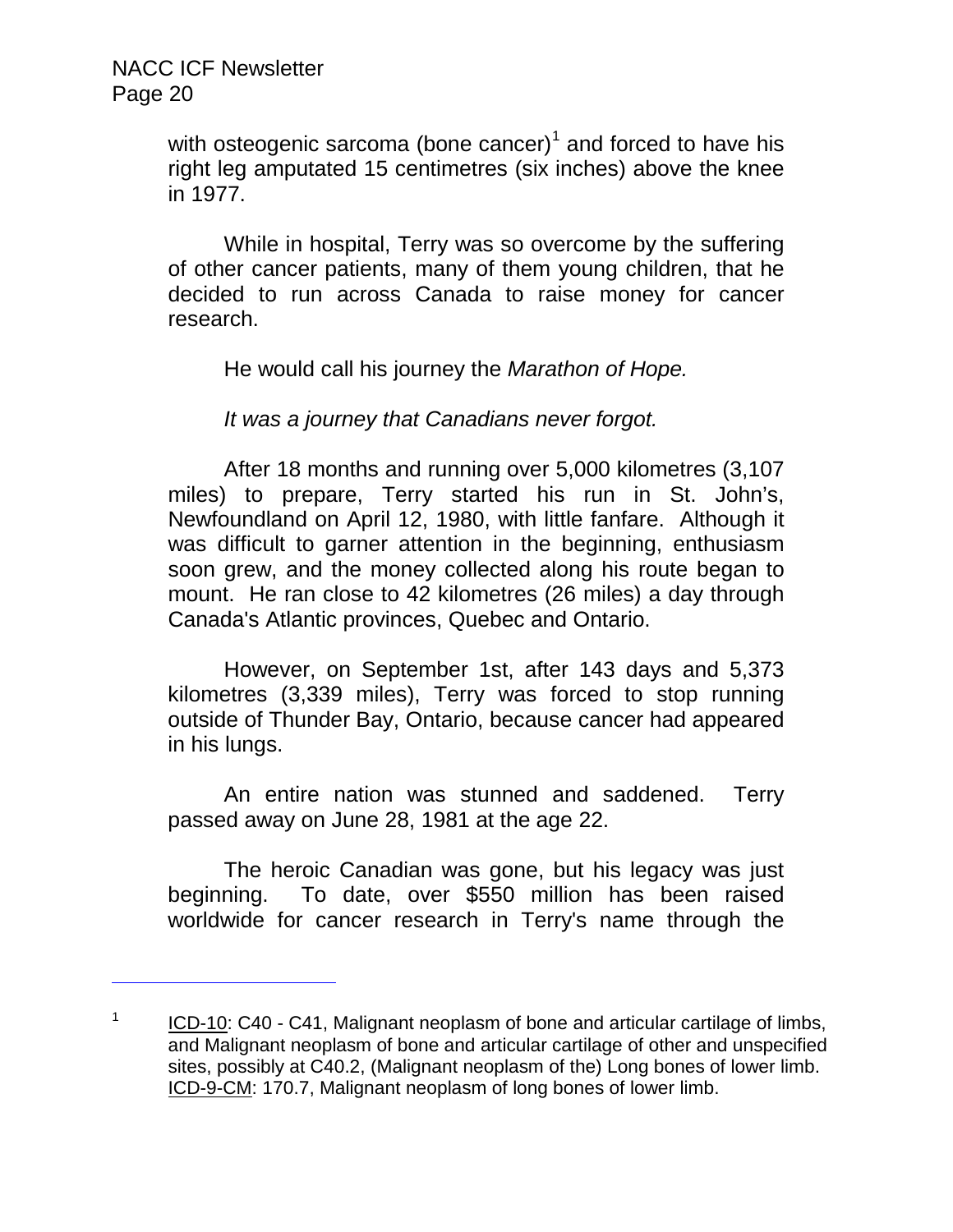annual Terry Fox Run, held across Canada and around the world."

Source: <http://www.terryfox.org/Foundation/index.html>

Now, let's do some ICF coding, using some photographs of Terry Fox taken during the Marathon of Hope in 1980.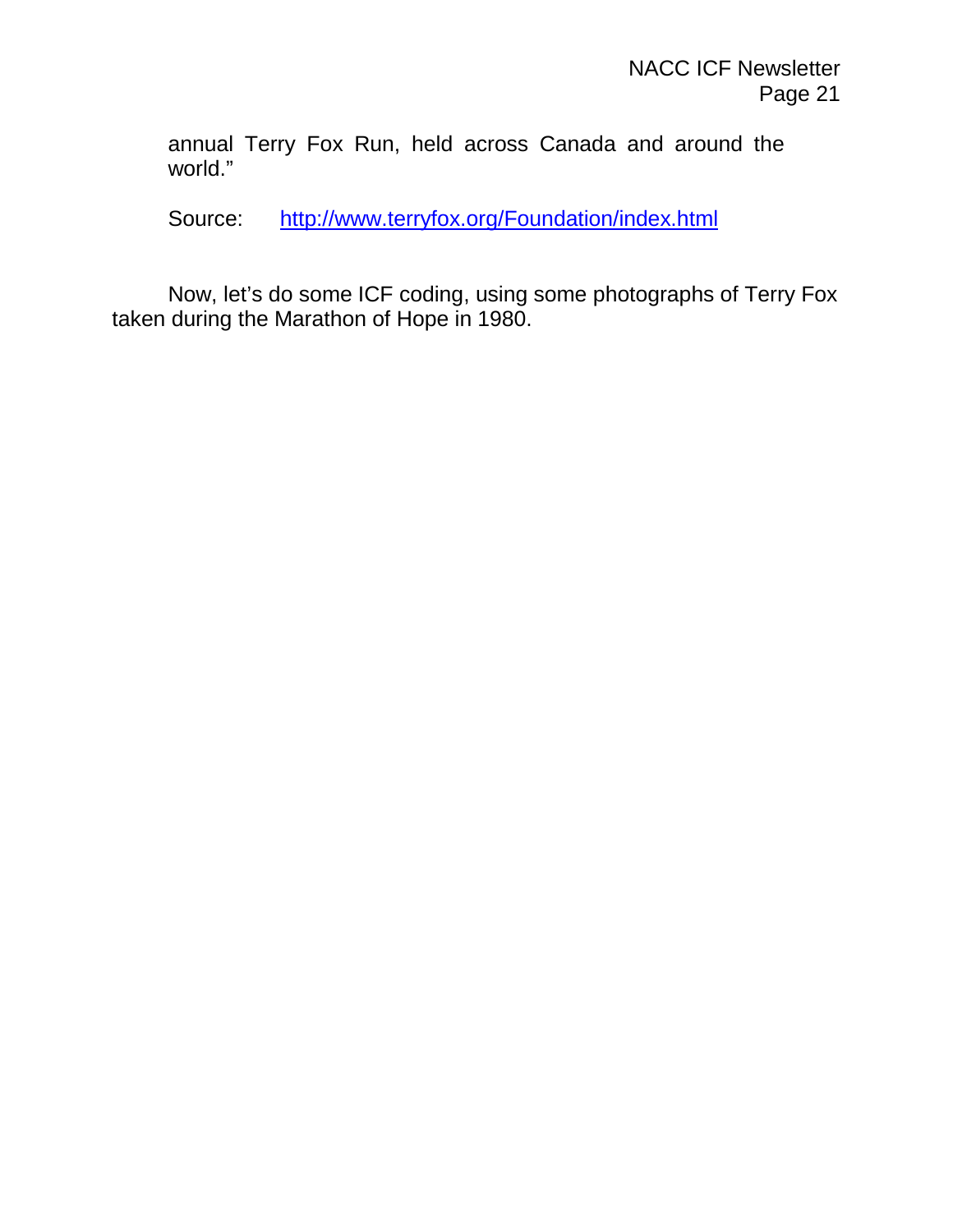





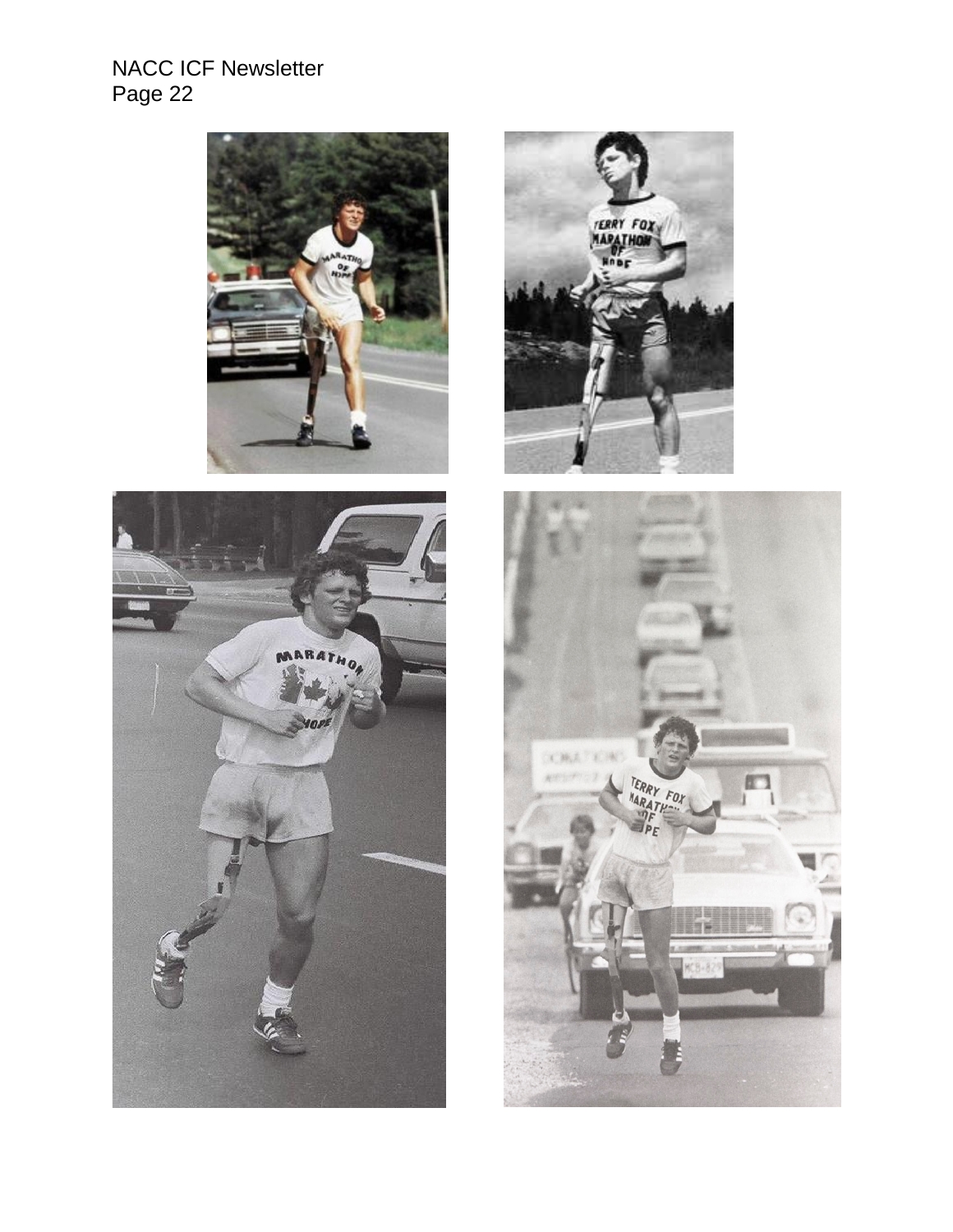**Body Functions**

- **b455.1 Exercise tolerance functions; Mild Impairment**
- **Body Structures**
- **s750.421 Structure of lower extremity; Complete impairment [4]; Partial absence [2]; Right side [1]**

**Activities & Participation**

**d4552.2414 Running; Moderate limitation in performance with assistance [2]; Complete restriction in capacity without assistance [4]; Mild restriction in capacity with assistance [1]; Complete limitation in performance without assistance [4]**

**Environmental Factors**

- **e1151+4 Assistive products and technology for personal use in daily living; Complete Facilitator**
- **e5458+3 Civil protection services, systems, and policies, Other specified; Substantial Facilitator. Specification: Policies governing the safeguarding of people and property, such as provision of police, fire, emergency and ambulance services, for a special event in which providing such services is essential for the event to be conducted, and which in turn enables the Subject to engage in the Running activity (d4552.2414).**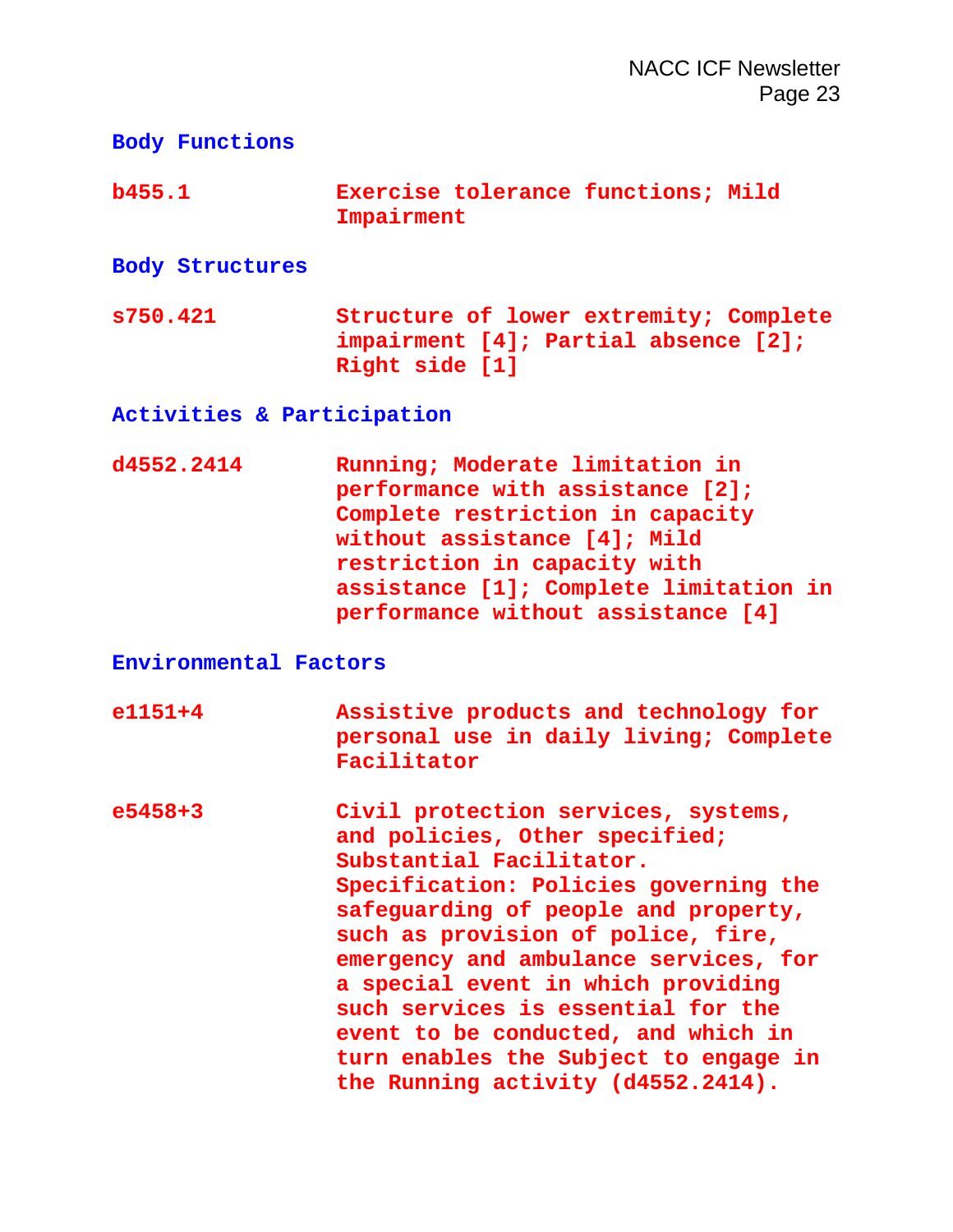#### Description of the Images

We've presented four photographs of Terry Fox engaged in running, during the Marathon of Hope. Terry was very athletic!

Respectfully of Terry's memory, we think that one advantage of using photographs of Terry running the Marathon of Hope to illustrate ICF coding is that Terry is usually demonstrating characteristics from all four domains in the ICF at the same time: Body Functions, Body Structures, Activities & Participation, and Environmental Factors.

For simplicity and saving space here in *Coder's Corner*, we've taken these four photographs together to show typical coding in all four ICF domains, as though we were coding one composite image, rather than four.

The top left photograph shows Terry running uphill on a lonely highway, accompanied by a police automobile escorting him from behind. [This is a copyrighted image.](http://www.cancerawakens.com/blog/2011/07/the-terry-fox-story/)

The top right photograph is also [a copyrighted image.](http://sports.espn.go.com/espn/thelife/news/story?id=5608365) It also shows Terry running, alone on a country highway. This photograph really illustrates Terry's determination. We did not choose to use ICF coding to describe a subject's "motivation and drive functions" (e.g., **b130**, Energy and drive functions, **b1301**, Motivation), but this photograph certainly illustrates Terry's "motivation and drive." Terry was relentless in pursuing his goal in the Marathon of Hope. He exhibited "gritty determination."

The bottom left photograph is from the public domain. It was taken in Toronto on July 12, 1980, as Terry's Marathon of Hope entered the traffic in Canada's largest city. In this photo, Terry is running west on Bloor Street East, near the entrance to the Castle Frank Subway Station. This photo gives us our best visual angle to see Terry's right prosthetic leg. By today's standards in prosthetics, it appears fairly rudimentary, suggesting that Terry's running with such athleticism must have been extremely difficult.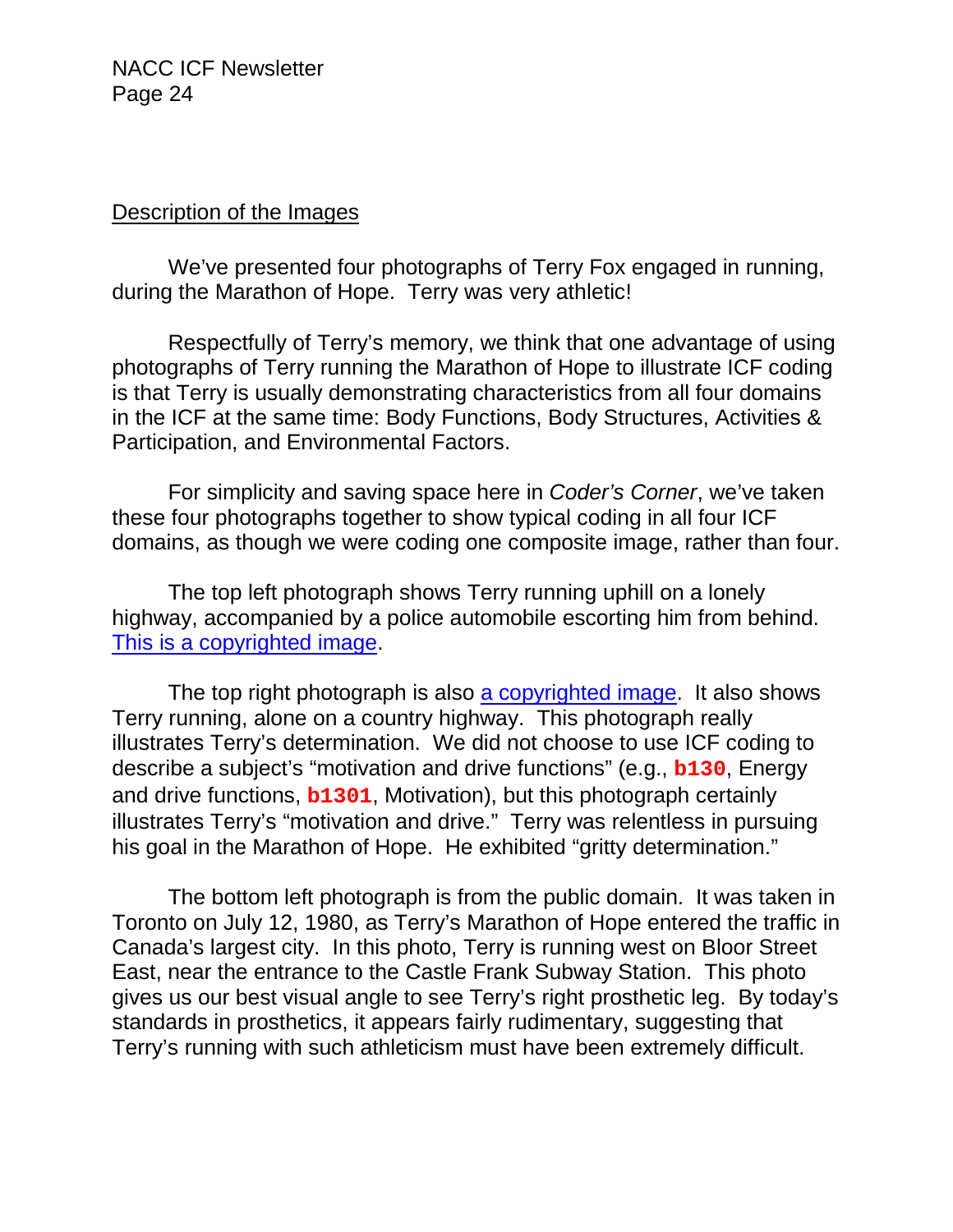The bottom right photograph is [a copyrighted image,](http://www.collectionscanada.gc.ca/cool/002027-2106-e.html) but we thank the Library and Archives of Canada for providing it for our use in *Coder's Corner*, from its roster of "Canadian Giants." This dramatic photograph shows Terry running along a rough highway, followed by a procession of at least nine automobiles, including police vehicles and other cars driven by onlookers of the Marathon of Hope.

This photograph gives silent testimony about how newsworthy and unifying the Marathon of Hope had been during that summer of 1980. As Terry ran across Canada, many Canadians became involved and wanted to participate as much as possible along with him. In this photo, one car behind Terry bears a sign on top reading "Donations." There is even young boy accompanying everything on his bicycle. If they could not donate money, many served as volunteers who escorted Terry and his team safely on the highway by day, and fed and lodged them in homes at night.

### Justifications for Selecting the ICF Codes

As mentioned, we're coding a composite of these four photographs, because they conveniently refer to all four domains in the ICF.

In Body Functions, we selected **b455.1**, Exercise tolerance functions, Mild impairment, as an overall representation of all the body functions that are operating in any image of Terry Fox running. The exhaustive roster of all such functions would be too large to fit in our *Coder's Corner* segment.

We might ordinarily utilize **b455** to describe exercise tolerance functions associated with cardiac or respiratory functioning. An "exercise tolerance test" is a fundamental diagnostic method in the sciences of kinesiology, pulmonology and cardiology. To our knowledge, Terry Fox did not endure any primary impairments of his cardiac or respiratory functioning, although as his Foundation biographical sketch indicated, by the end of the Marathon of Hope, cancer had spread to Terry's lungs.

Instead, we selected **b455** in a more general context, referring to this elite athlete's ability to tolerate all the conditions affecting any long distance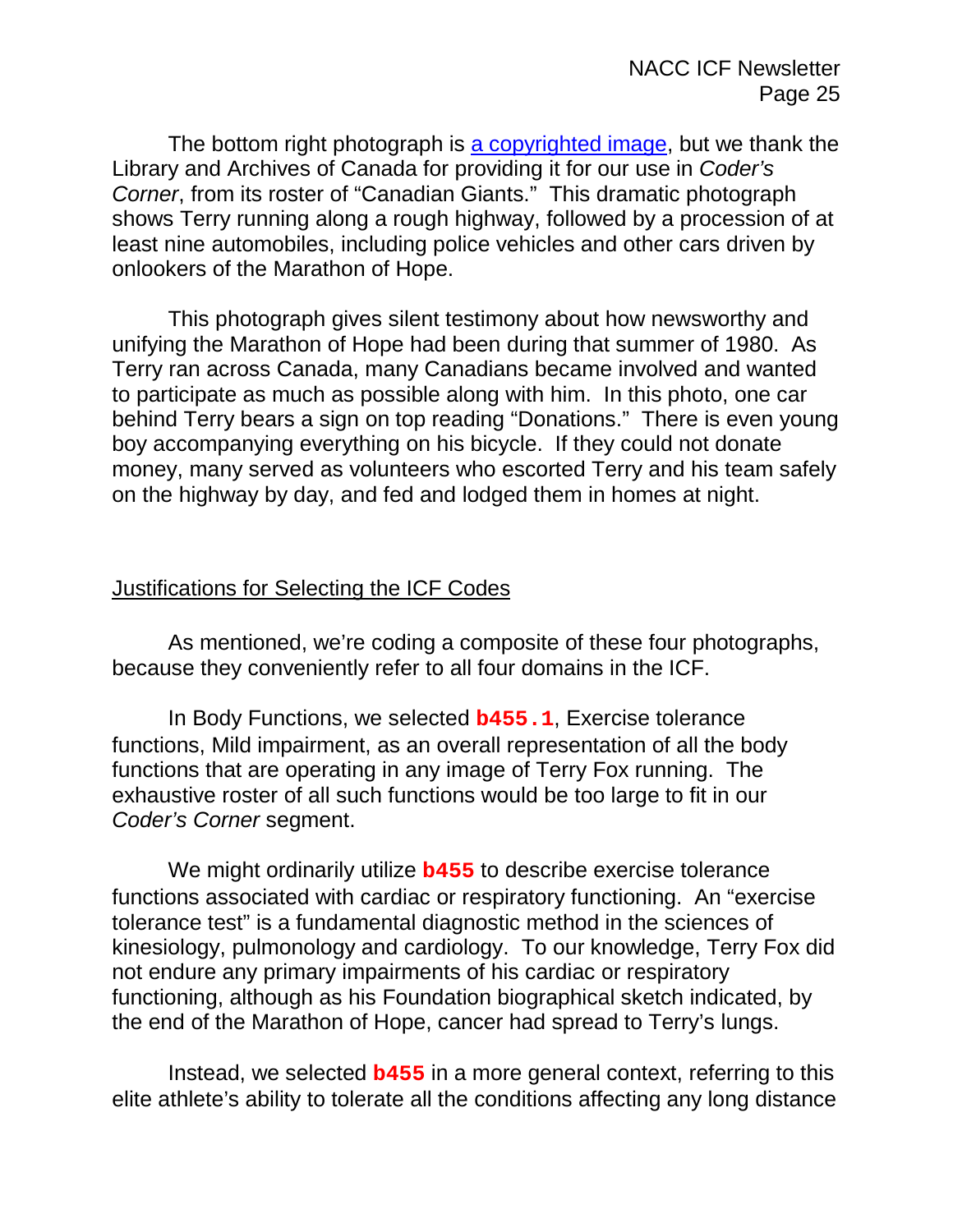runner: respiratory, biochemical, and endocrine demands of the high energy-utilizing human body, wide temperature fluctuations even during summer, and fatigue and diminishing endurance. Taken together, we judged Terry's degree of impairment of his overall exercise tolerance functions to be mild, represented by the qualifier digit **".1"**.

In Body Structures, although in these four images we cannot actually detect the extent of Terry's structural impairment because in each image he is utilizing his prosthetic right leg, we do know that he had a high-thigh amputation. Our next photograph in *Coder's Corner* shows Terry's stump and the location of his right extremity amputation. Based on knowledge about Terry in the public domain, we can describe his amputation in terms of ICF coding using Body Structures code **s750.421**, Structure of lower extremity, Complete impairment, Partial absence, Right side.

Another ICF coder legitimately might have selected the more detailed third-level code **s7500**, Structure of thigh, instead of the second-level code, **s750**, Structure of lower extremity, as the code stem. (Remember, in ICF coding a "second-level code" involves one alphabetic character and 3 digits; a "third-level code" involves one alphabetic character and 4 digits.) In that case, a coder would probably have selected "total absence" [of the thigh, qualifier digit **"1"**] in the Second Qualifier Position for the "nature of impairment," rather than "partial absence" [of the lower extremity, qualifier digit **"2"**] as we selected while using second-level code stem **s750**. In both cases, it would be a common judgment that the extent of Terry's body structural impairment had been "complete," represented by **"4"** in the First Qualifier Position for the "extent of impairment."

In Activities & Participation, we assigned **d4552.2414**, for Running; Moderate limitation in performance with assistance [2]; Complete restriction in capacity without assistance [4]; Mild restriction in capacity with assistance [1]; Complete limitation in performance without assistance [4]. The qualifiers really help us understand the relationship between Terry's assistive prosthetic leg and his ability to utilize his capacity to perform the activities associated with running.

In Environmental Factors, we focused on Terry's prosthetic leg, which we judged to be a Complete Facilitator. The best qualifier-modified code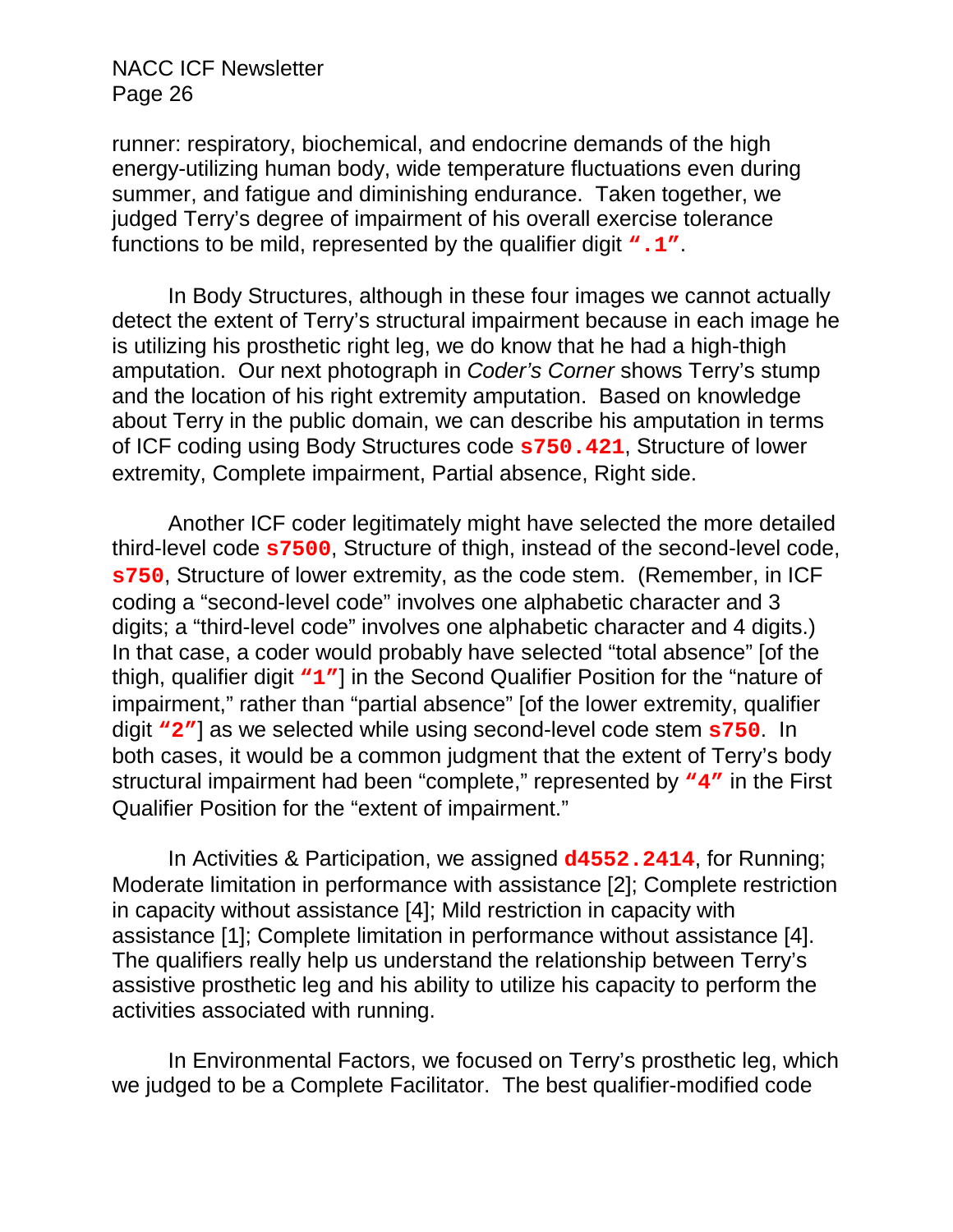for the prosthetic leg itself is **e1151+4**, for Assistive products and technology for personal use in daily living; Complete Facilitator.

We also recognized another important Environmental Factor: the fact that in order for Terry to perform the activities of running in the venues associated with The Marathon of Hope, he often needed a police escort or the accompaniment of admirers and supporters from one town to the next. We judged that support, under the short heading "police escort," to be codeable as an Environmental Factor: **e5458+3**, for Civil protection services, systems, and policies, Other specified; Substantial Facilitator.

#### **Discussion**

Respectfully of Terry and his memory, one of the best parts of an ICF Case Study about Terry Fox is that a few photographs of him during the Marathon of Hope clearly illustrate interactions among all four ICF Domains.

In Body Functions, we can observe Terry's capacity to exercise and tolerate the energy drain involved with exercise, for up to the time on average to run a marathon every day. Of course, Terry's energy expenditure was probably even greater than that of a runner with two natural legs: running a marathon with a prosthetic leg requires endurance.

In Body Structures, we observe the influence of Terry's structural impairment. Not only is it obvious that Terry has experienced an amputation and utilizes a prosthetic leg, Terry also wanted people to see his prosthetic leg, and become comfortable with him and people like him, based on their abilities. We also recognize the several years of survival gain that Terry had because of the original surgery that yielded this structural impairment.

In Activities & Participation, of course, we have the observation of running, which is easily codeable, using A& P code stem **d4552**. We also have the advantage of photographic hindsight to be able to use Terry's situation in photographs to make judgments about his degrees of capacity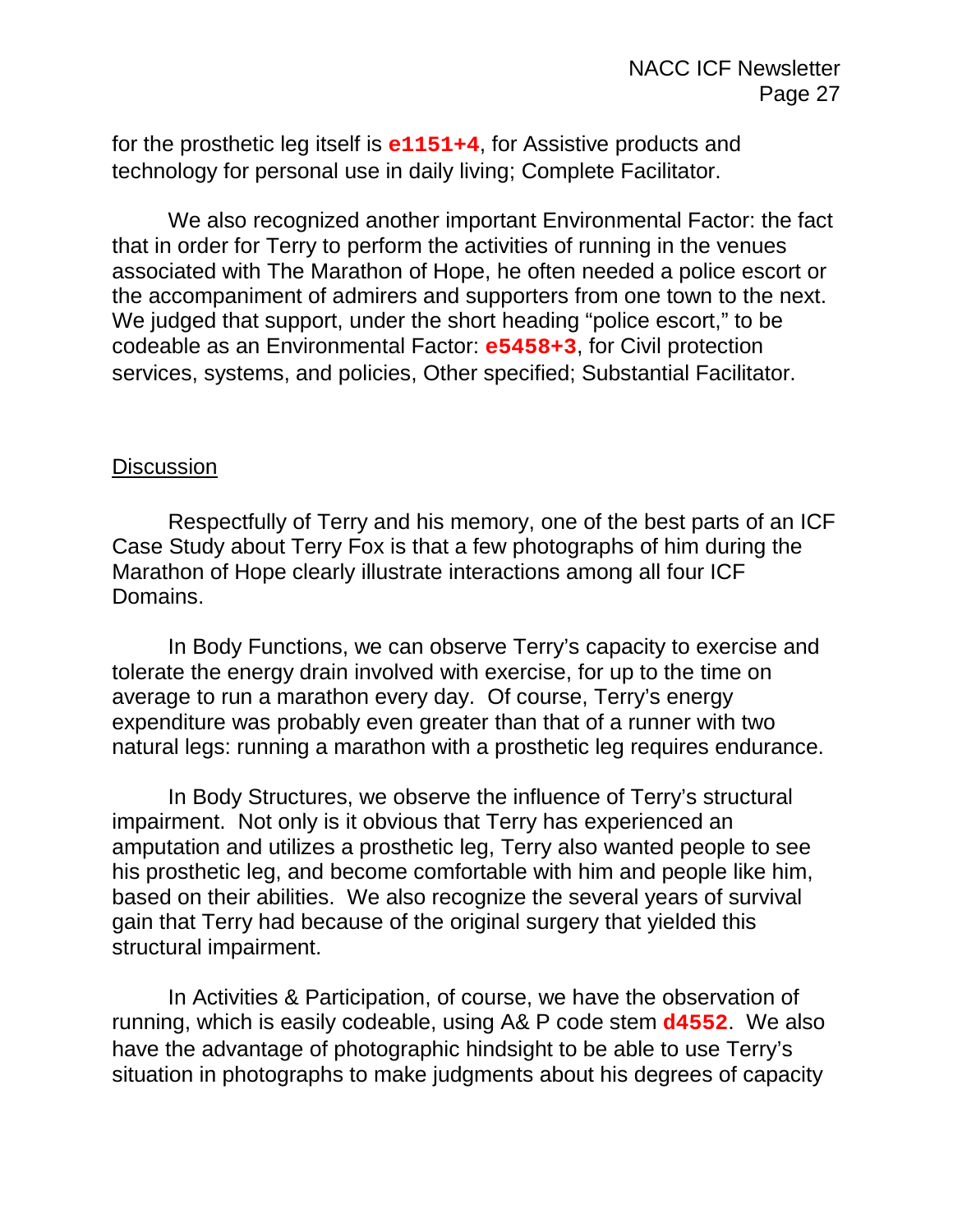and performance, when assisted by the Environmental Factor of his prosthetic leg.

Finally, in Environmental Factors, we have the advantage of being able to observe Terry's rudimentary prosthetic leg, and make judgments about the degree of facilitation it provides. Of course, considering the enormity of The Marathon of Hope, it was an easy coding decision for the ICF Coder: that prosthetic leg definitely warrants assigning the **"+4"** qualifier, representing Complete Facilitation.

Let's inspect another famous photograph of Terry in which his Body Structural impairment is a little more visible.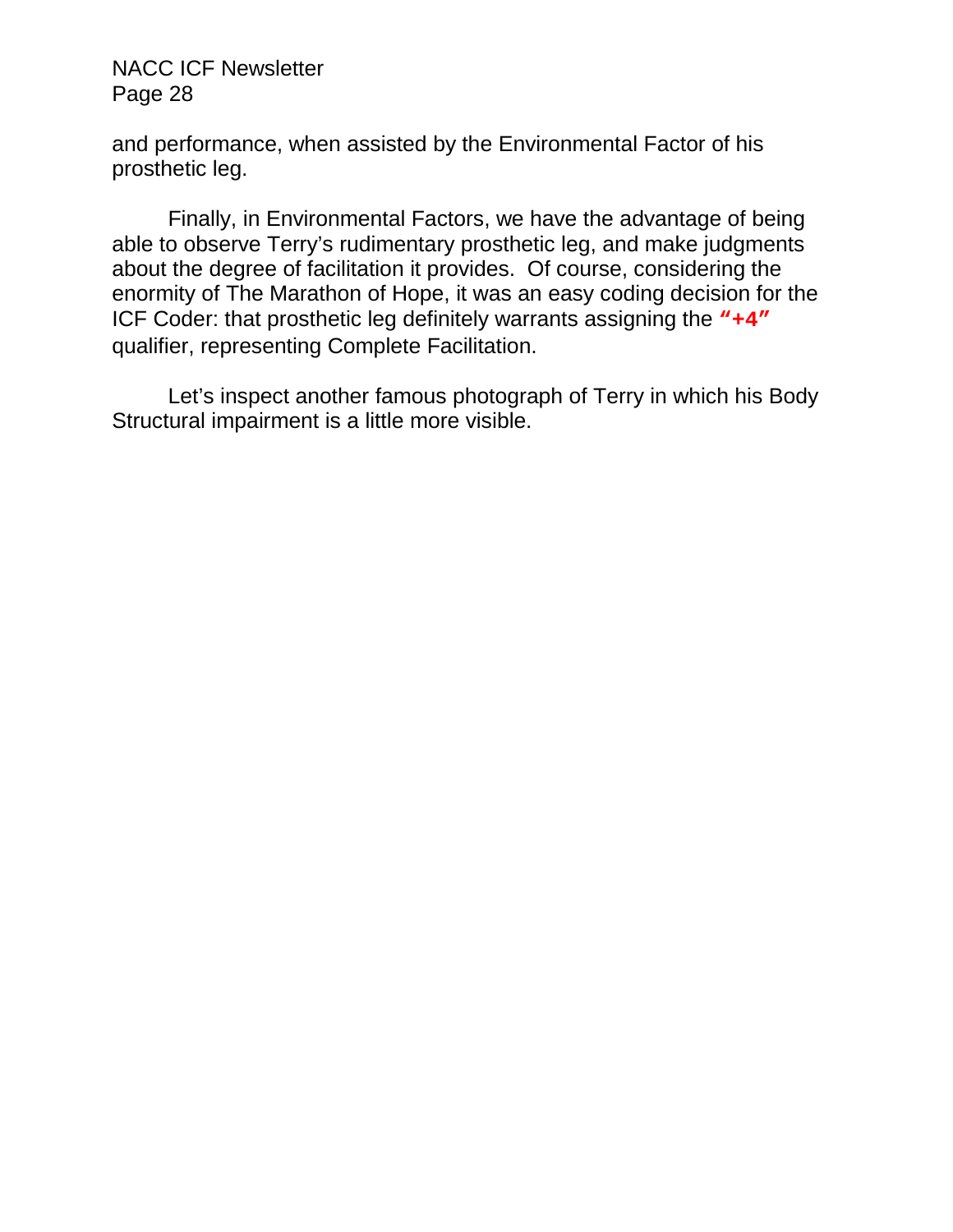

You don't have to do what I did wait until you lose a leg or get some awful disease - before you can take the time to find out what kind of stuff you are made of. Start now.

#### **Body Structures**

**s750.421 Structure of lower extremity; Complete impairment [4]; Partial absence [2]; Right side [1]**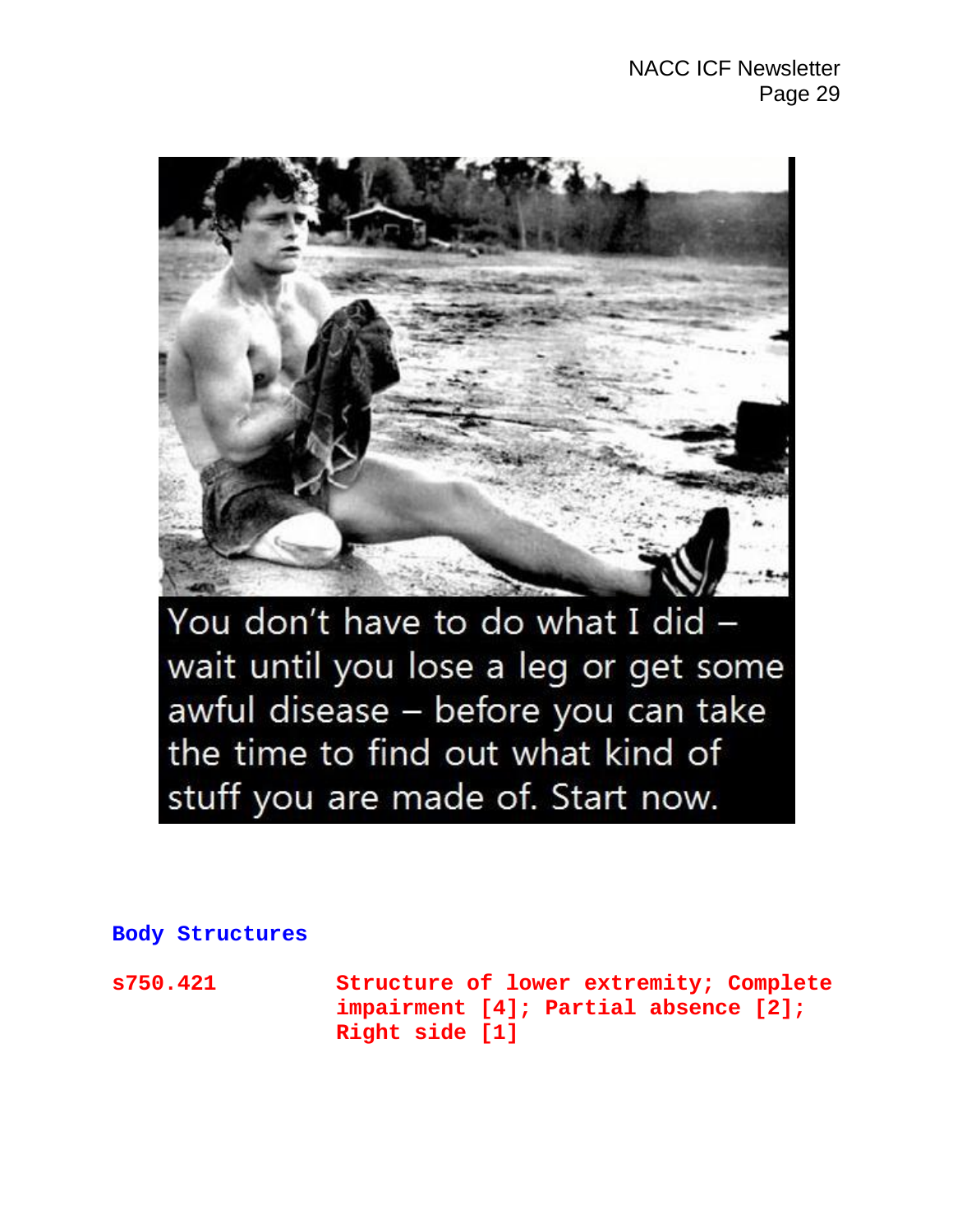#### Description of the Image

This [famous photograph is a copyrighted image.](http://itrustican.blogspot.com/2010/11/terry-fox-story.html) It has been utilized as the centerpiece of an inspirational campaign in support of persons living with cancer. This image is often enlarged to poster-size for inspirational purposes and carried by runners during Terry Fox Runs around the world.

Somewhat starkly, the image shows Terry's stump on his right extremity, clothed for his comfort while he is apparently changing clothes or at least his T-shirt. This image really gives us the idea that Terry was quite an athletic man, even before beginning The Marathon of Hope.

#### Justification for Selecting the ICF Code

It is relatively easy to select this qualifier-modified code from the Body Structures Domain: it is the same Body Structures code we selected above, in the composite set of four photographs for Terry while running during The Marathon of Hope. That code is **s750.421**, for Structure of lower extremity; Complete impairment [4]; Partial absence [2]; Right side [1]

The qualifiers really are the ICF Coder's friends in the Body Structures Domain. The extent, magnitude, and location qualifier digits in the Body Structures Domain can generate an ICF summarization of an individual case that is really quite "granular," with a degree of specificity that is clear and helpful for interpretation.

#### **Discussion**

The quote from Terry is in itself very inspirational, but not part of our ICF coding *per se*. "You don't have to do what I did -- wait until you lose a leg or get some awful disease -- before you can take the time to find out what kind of stuff you are made of. Start now." It reflects on Terry's motivation and drive, and well as his deep sense of purpose, which he probably exhibited long before beginning The Marathon of Hope.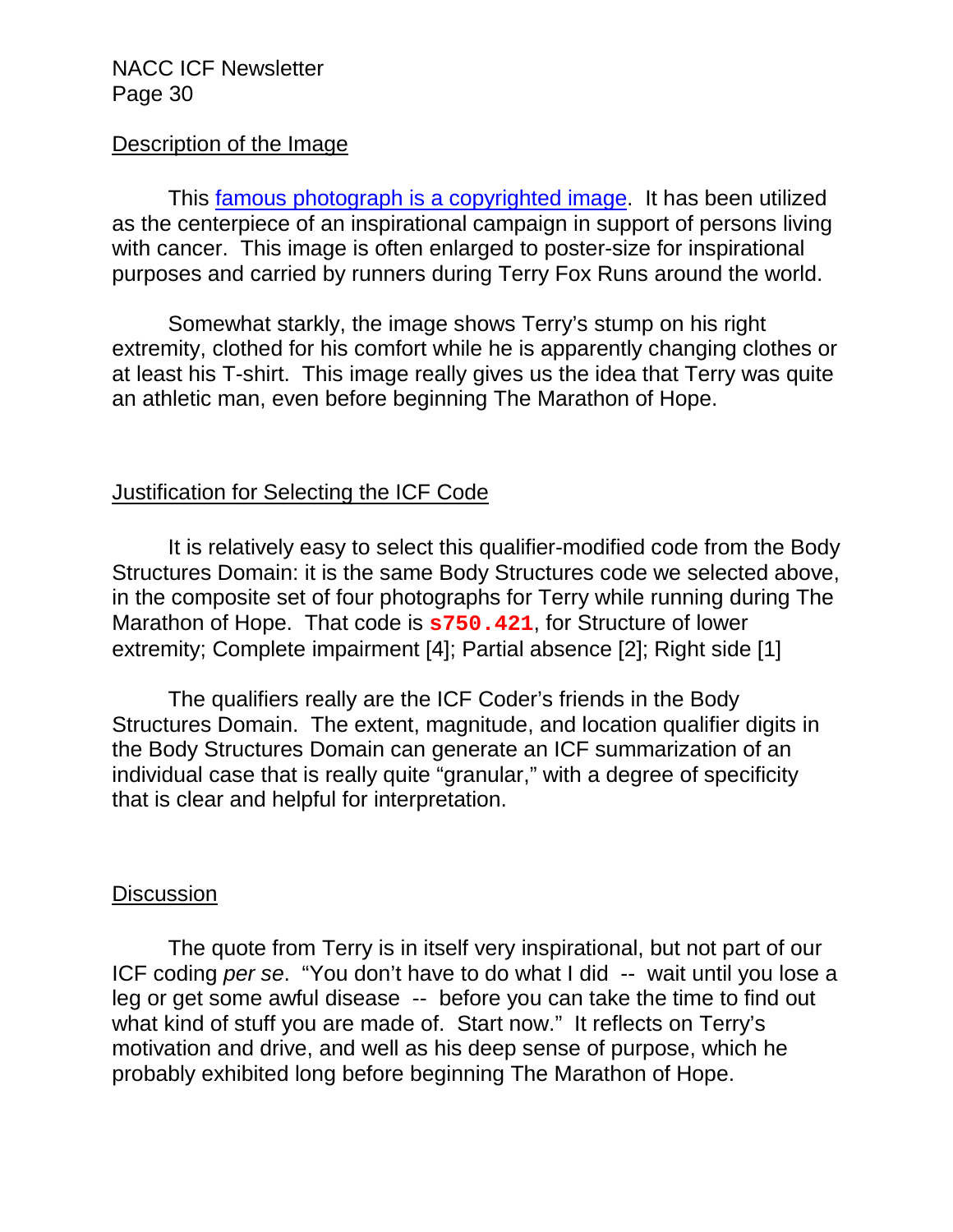Regarding Body Structural coding, some ICF Coders have expressed the opinion that, because some persons' structural impairments such as a stump or an amputation are easily observable, assigning such a "granular" Body Structures code might yield a disservice: making that person more easily identifiable after the necessity for the ICF coding has passed. This is probably a minimal risk, but one of which it is wise to be conscious. Just think, though: Terry's qualifier-modified Body Structures code **s750.421**, (Structure of lower extremity; Complete impairment [4]; Partial absence [2]; Right side [1]) is so specific, so "granular," that if we had access to the recording of that code, technically it would not be difficult to identify Terry Fox secondarily, say, from a medical or rehabilitation record in which that ICF code might appear, simply on the basis of that code's specificity.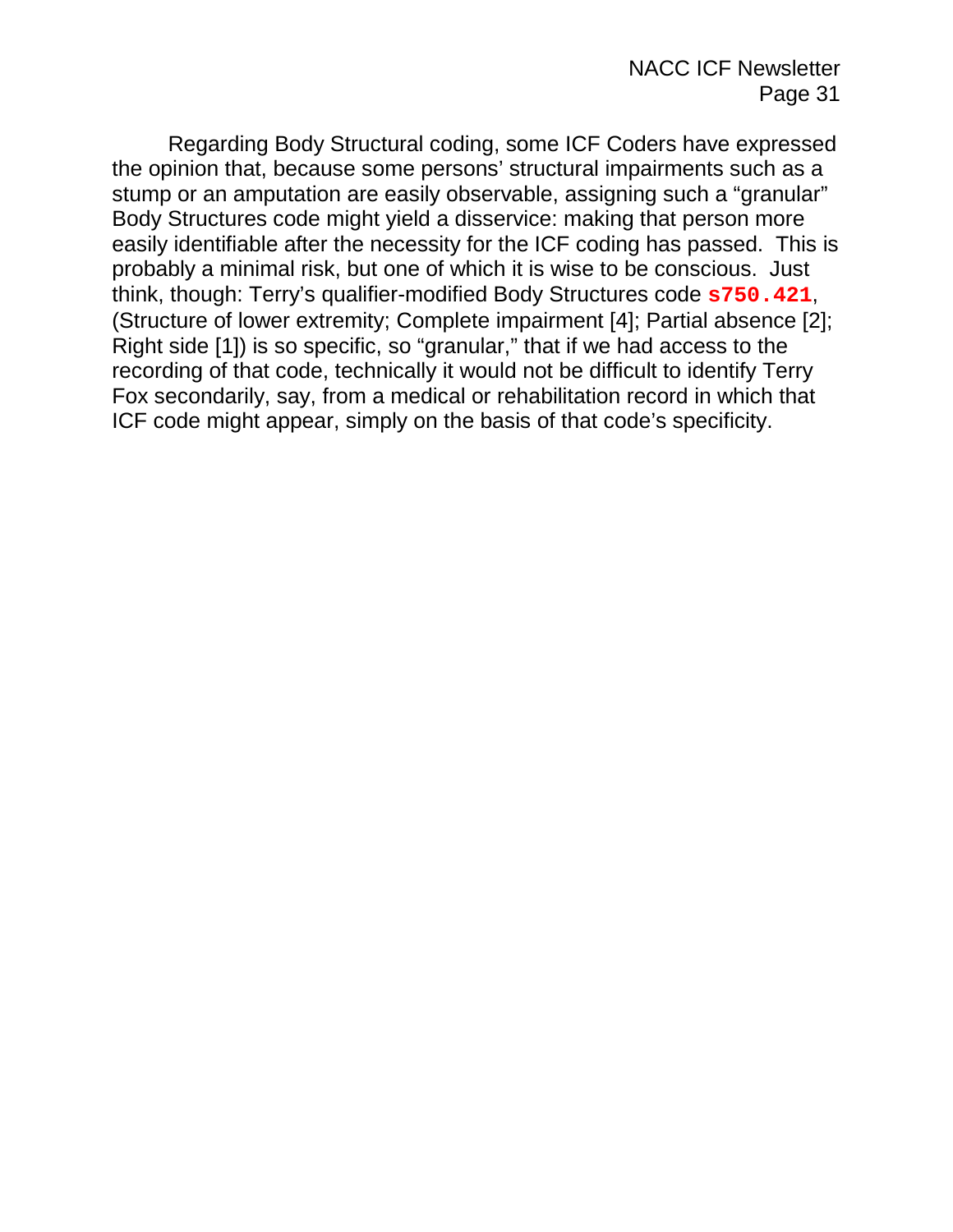#### In Memoriam



Today, we memorialize Terry Fox around the world, but he is especially remembered in lasting, meaningful ways by Canadians.

This montage of photographs illustrates the depth of feeling that Canadians have justifiably developed for Terry and his memory in the decades since The Marathon of Hope. We won't code these photos, they are simply here at the end of this edition of Coder's Corner to exemplify the importance of Terry Fox in so many peoples' lives, and especially in the national spirit of Canada.